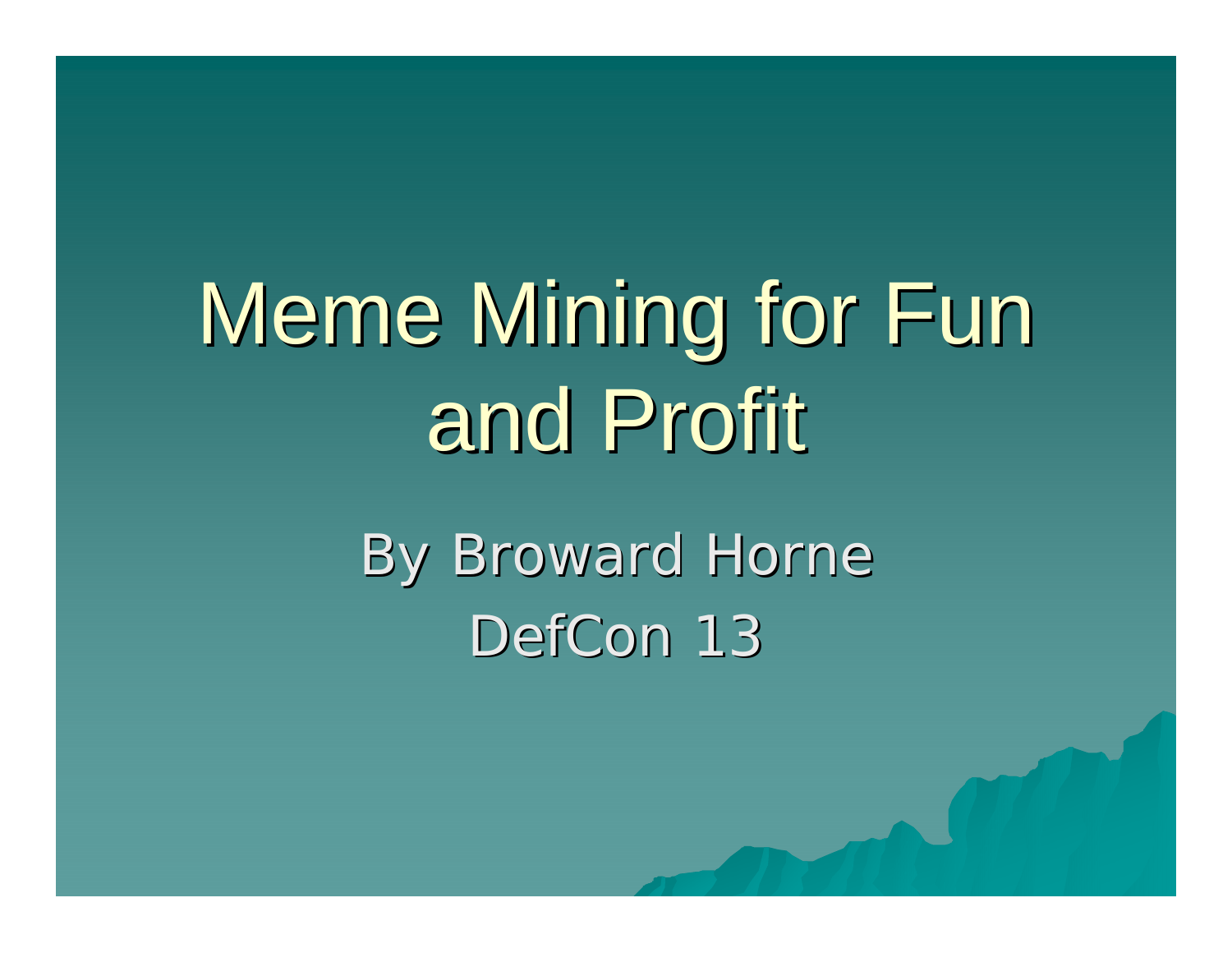### **3-Part Presentation**

 $\triangle$  Tactical – MemeMiner Parlor Tricks  $\rightarrow$  Operational – S-curve theory  $\rightarrow$  Strategic – Social Bandwidth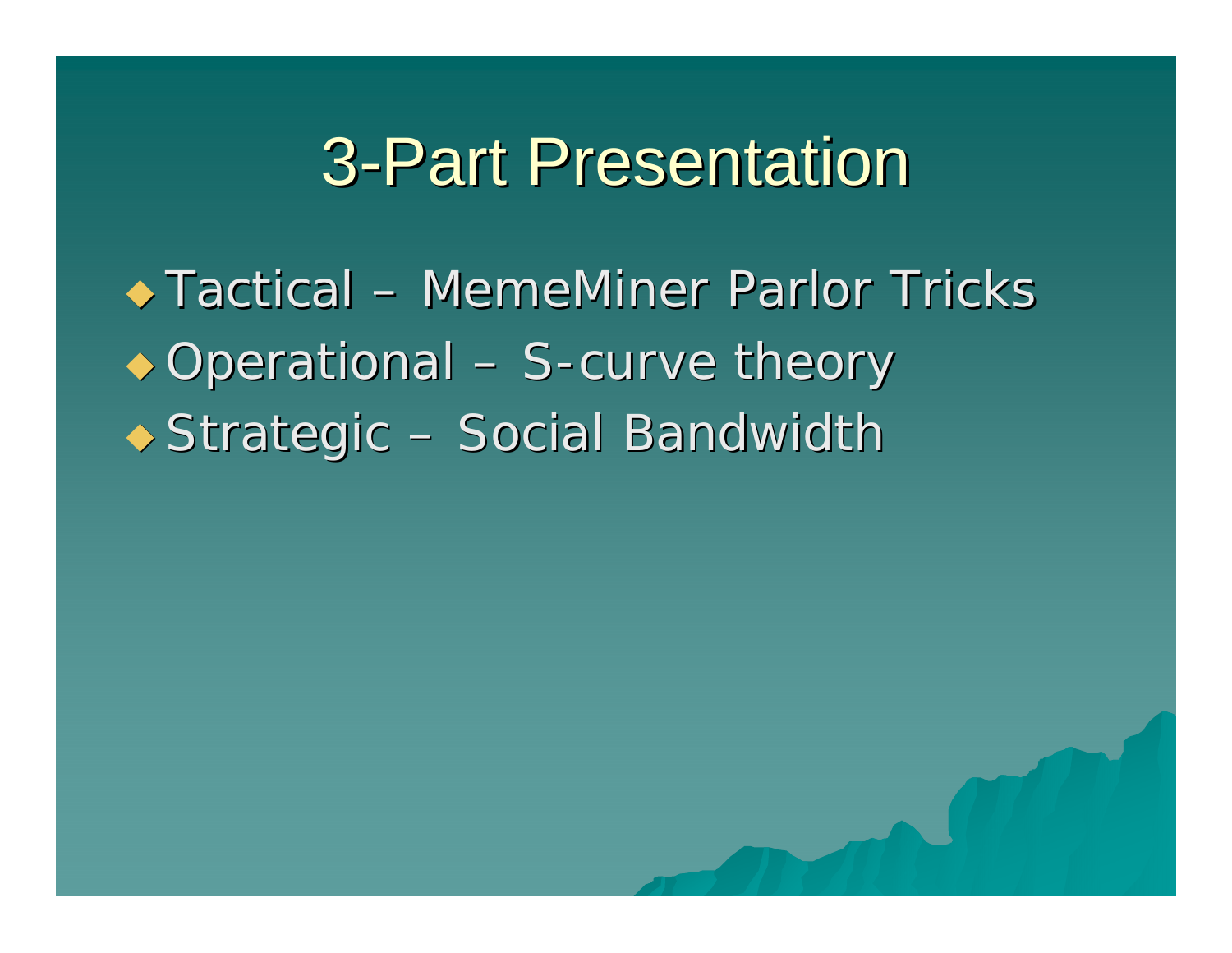### Dot Com Crash Continues?

◆ Recent layoffs in 2005

IBM –Sun – another 5%GM –GE – "reorganization" Alcoa – 6,500 DHL Winn Dixie – Lear – 7,700

**Hypercom**  BMC **Krispy Kreme Cray American Express**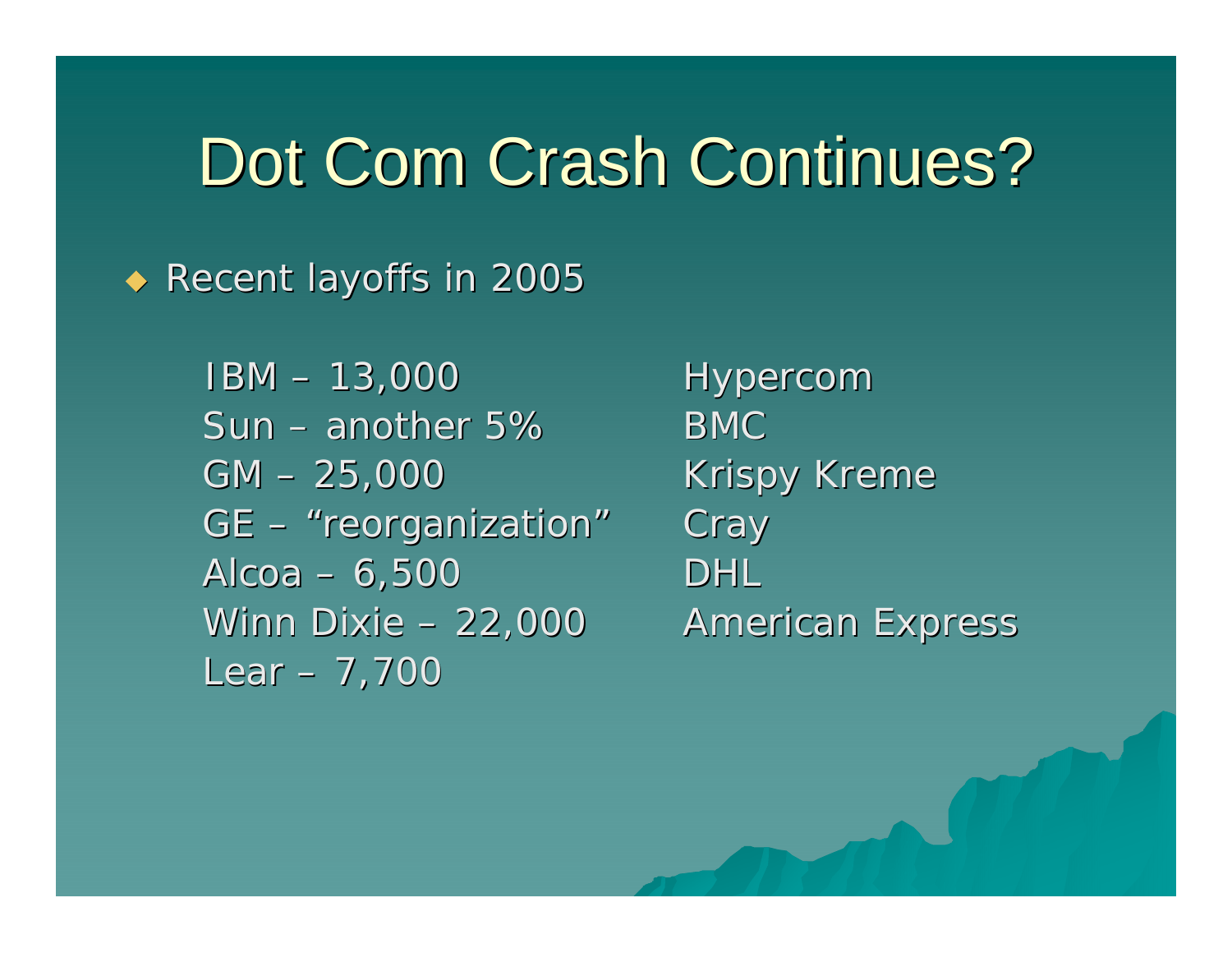### What To Do?

 $\rightarrow$  Your time and effort are finite.  $\bullet$  The IT market changes constantly. What skills should you focus on?  $\leftrightarrow$  A mistake can be costly.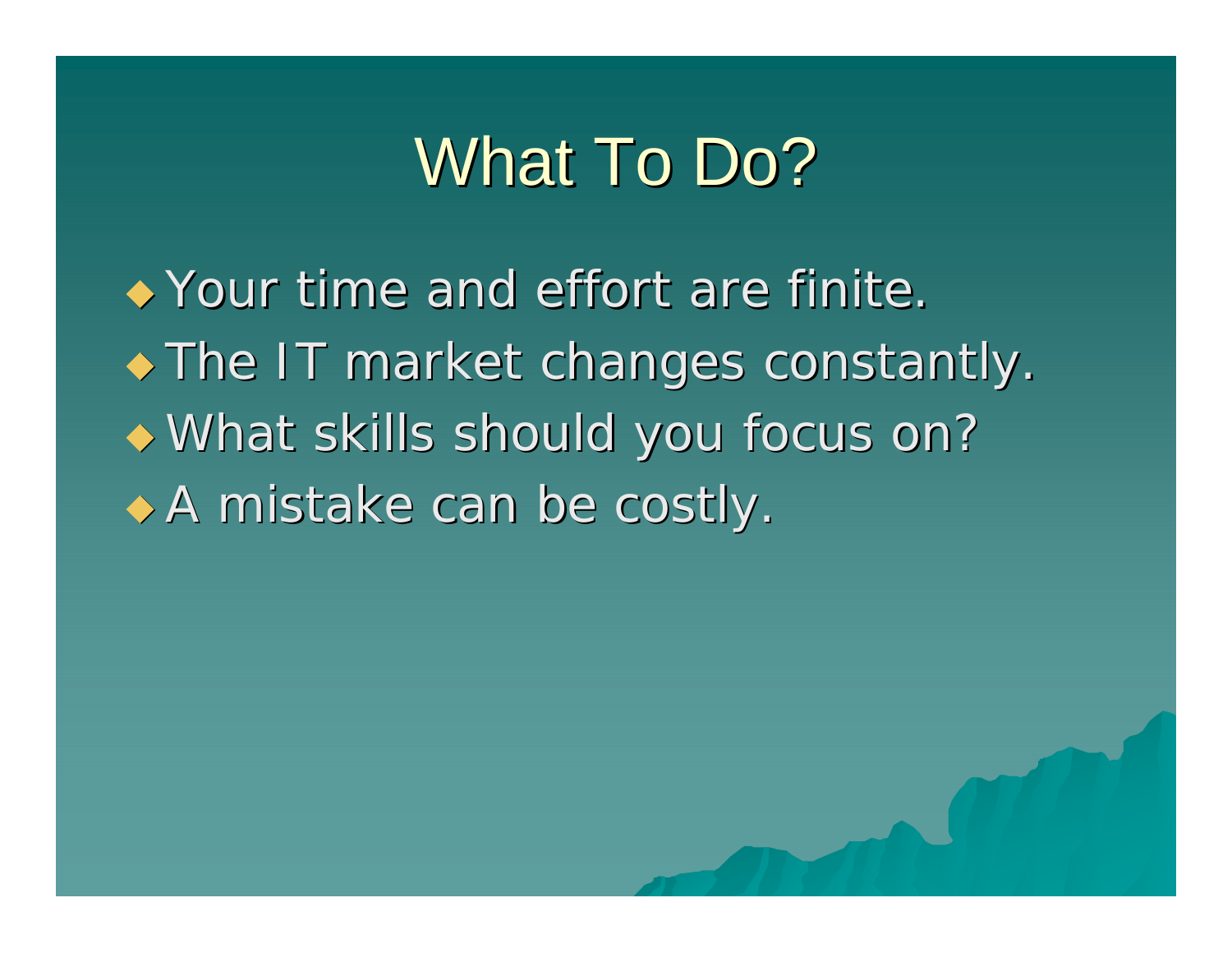### **Me**

### $\rightarrow$  Why should you listen to me? Hacked some systems prior to 1991 Hacked some systems prior to 1991

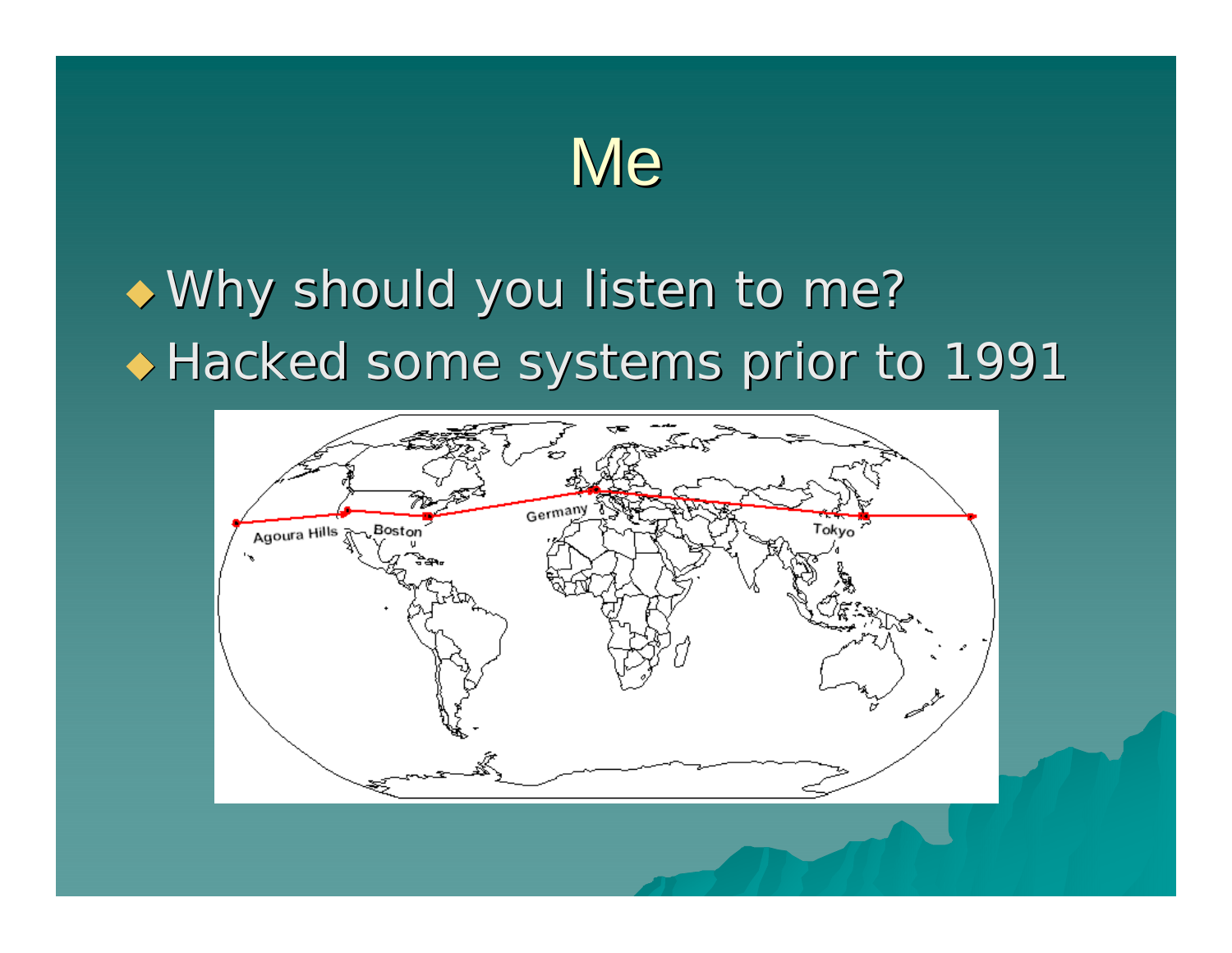

#### $\rightarrow$  Fundamental business function

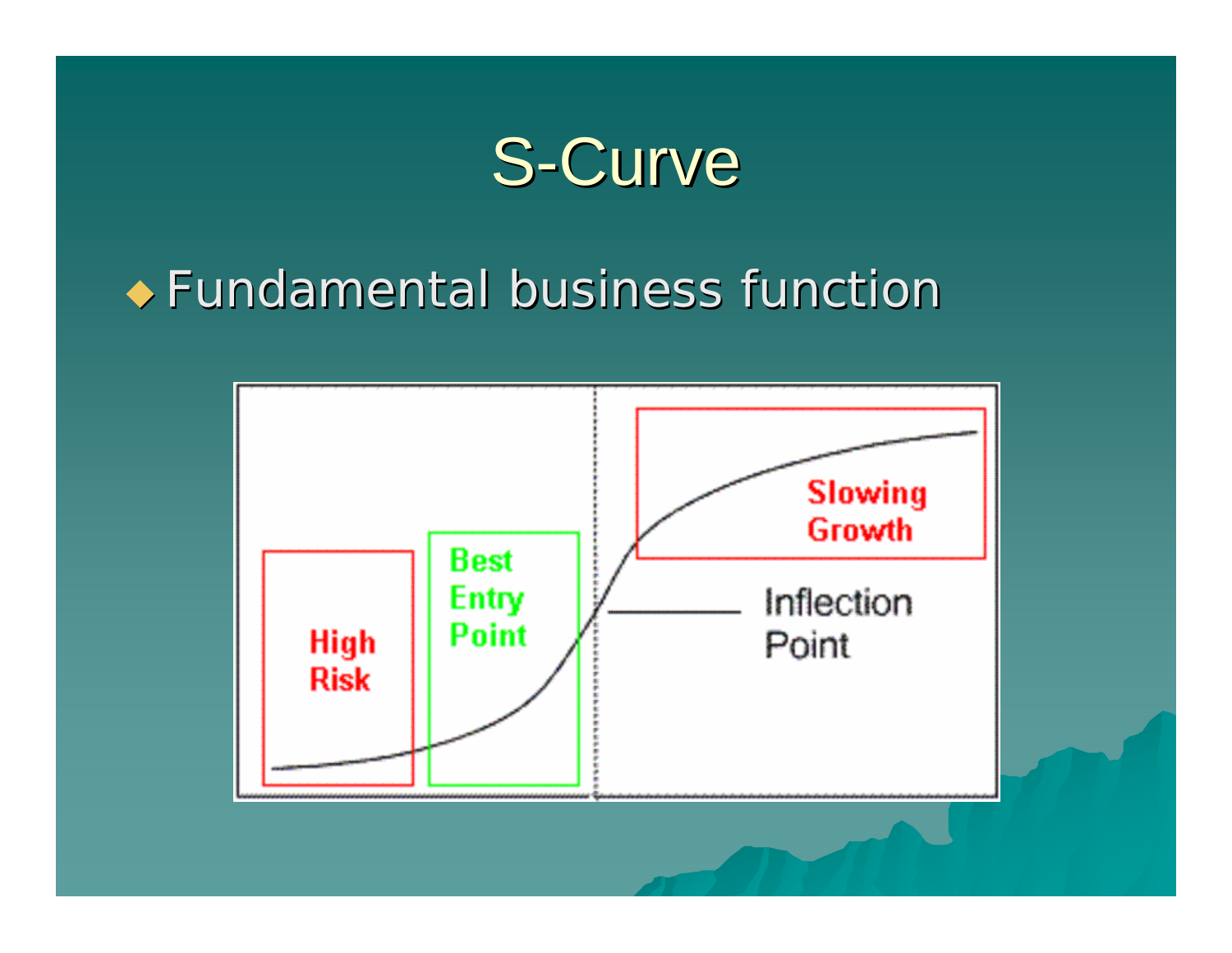

#### Rate of change in normal curve



Time S-curve rate-of-change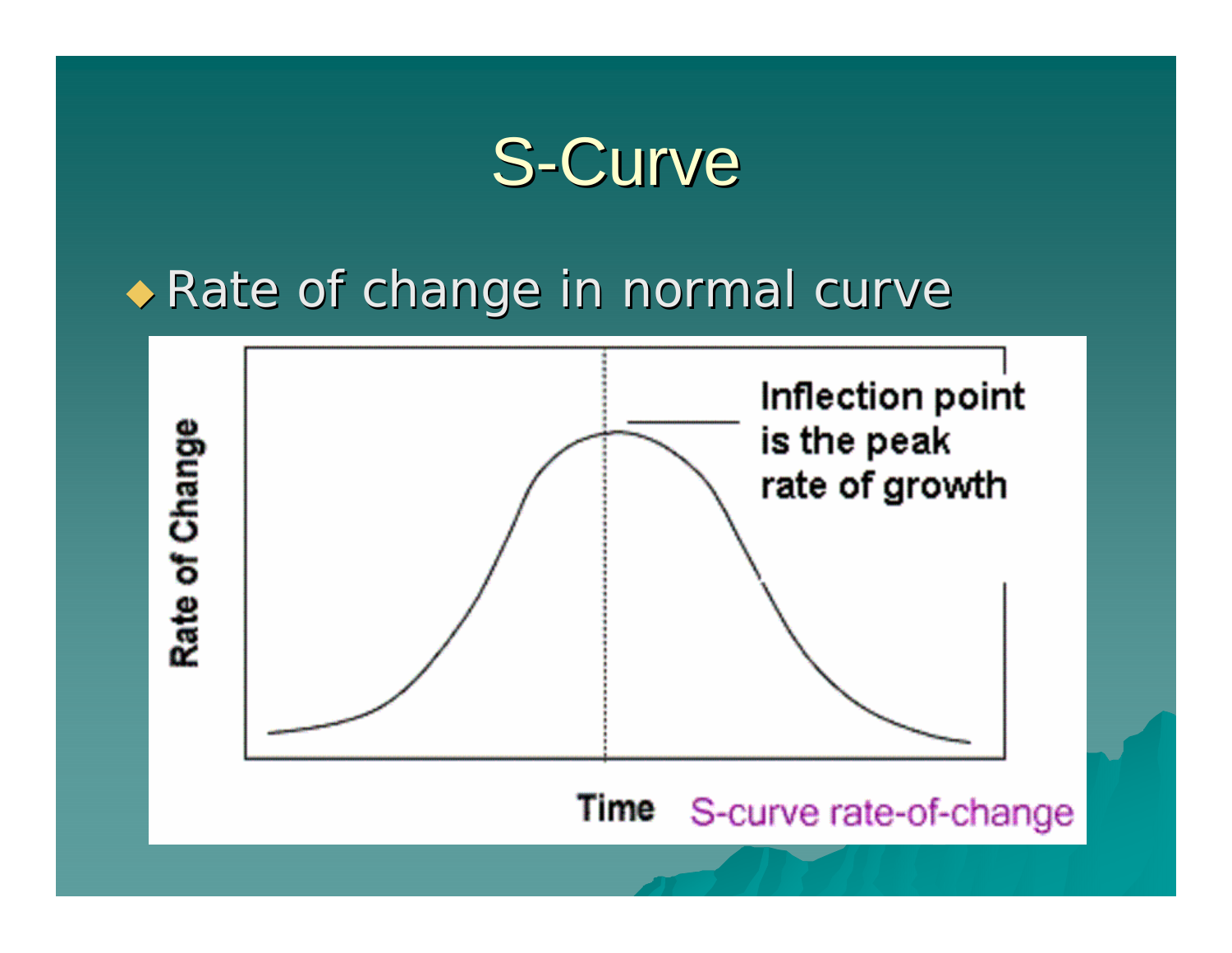## Meme Mining Theory

• Frequency count is proxy for S-curve  $\rightarrow$  Monitor technical trends  $\rightarrow$  Ride the S-curve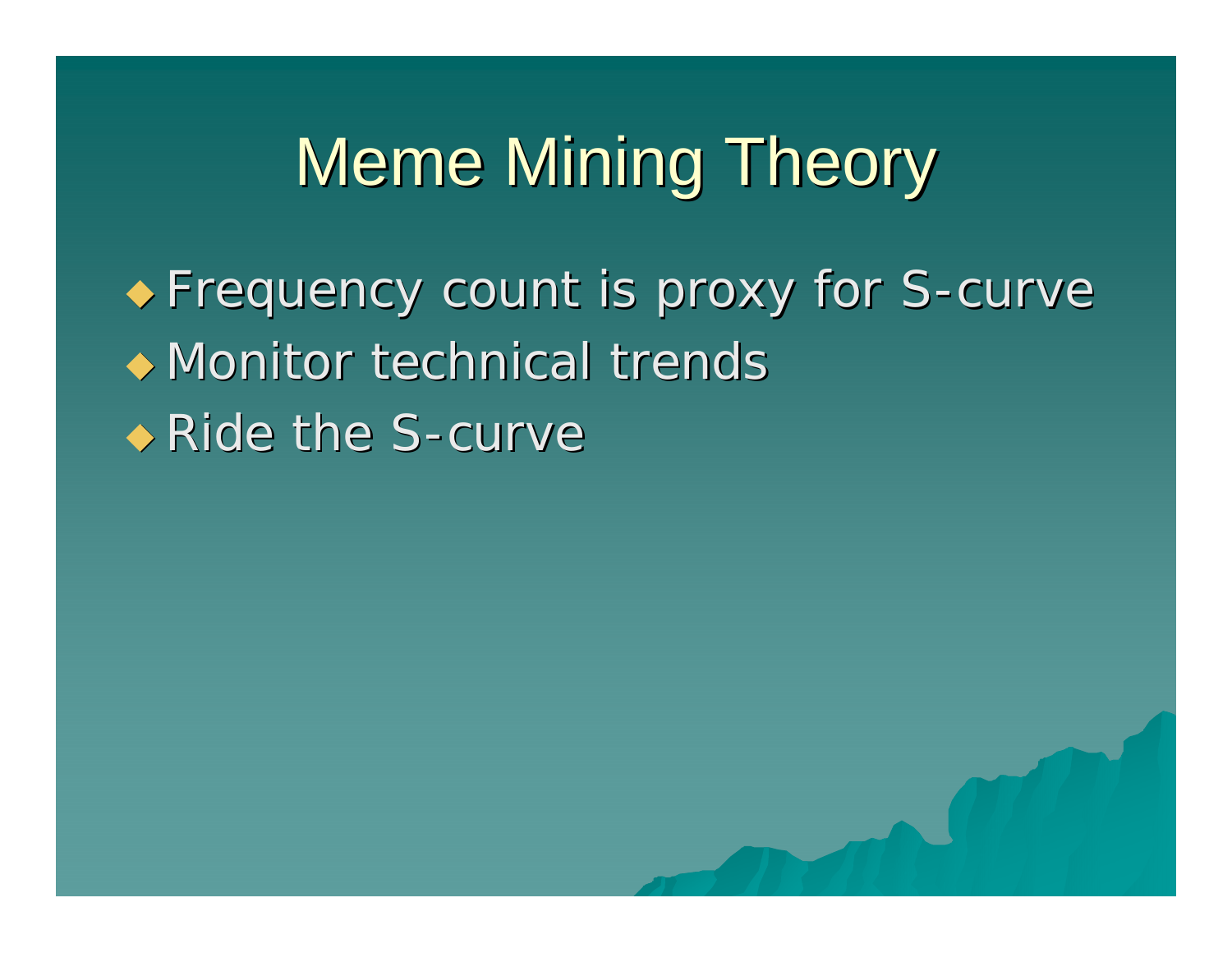

### $\bullet$  Delphi Programming Language

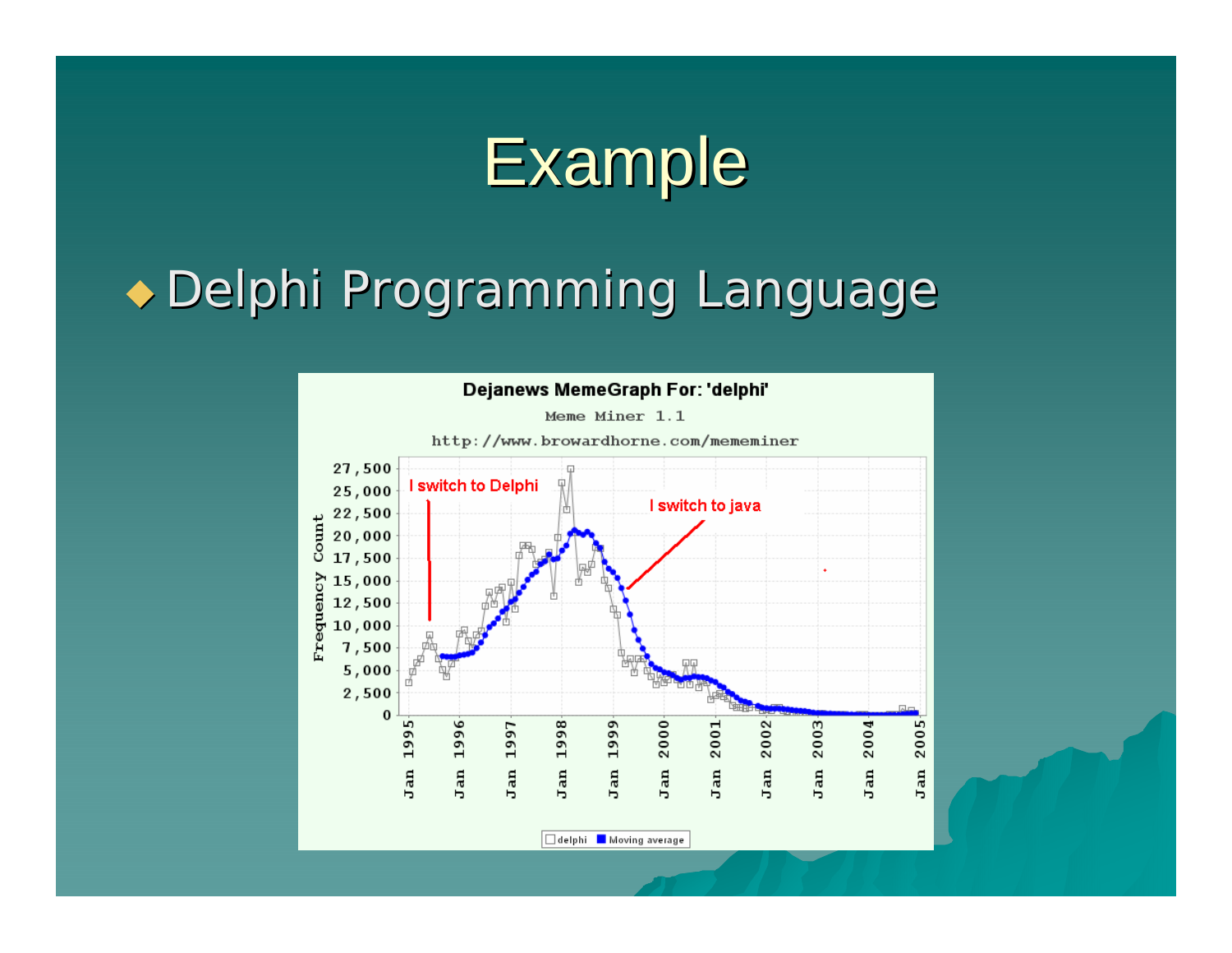### Meme Miner

◆ Simple java program  $\rightarrow$  Executes sequential queries  $\rightarrow$  Builds chart with query results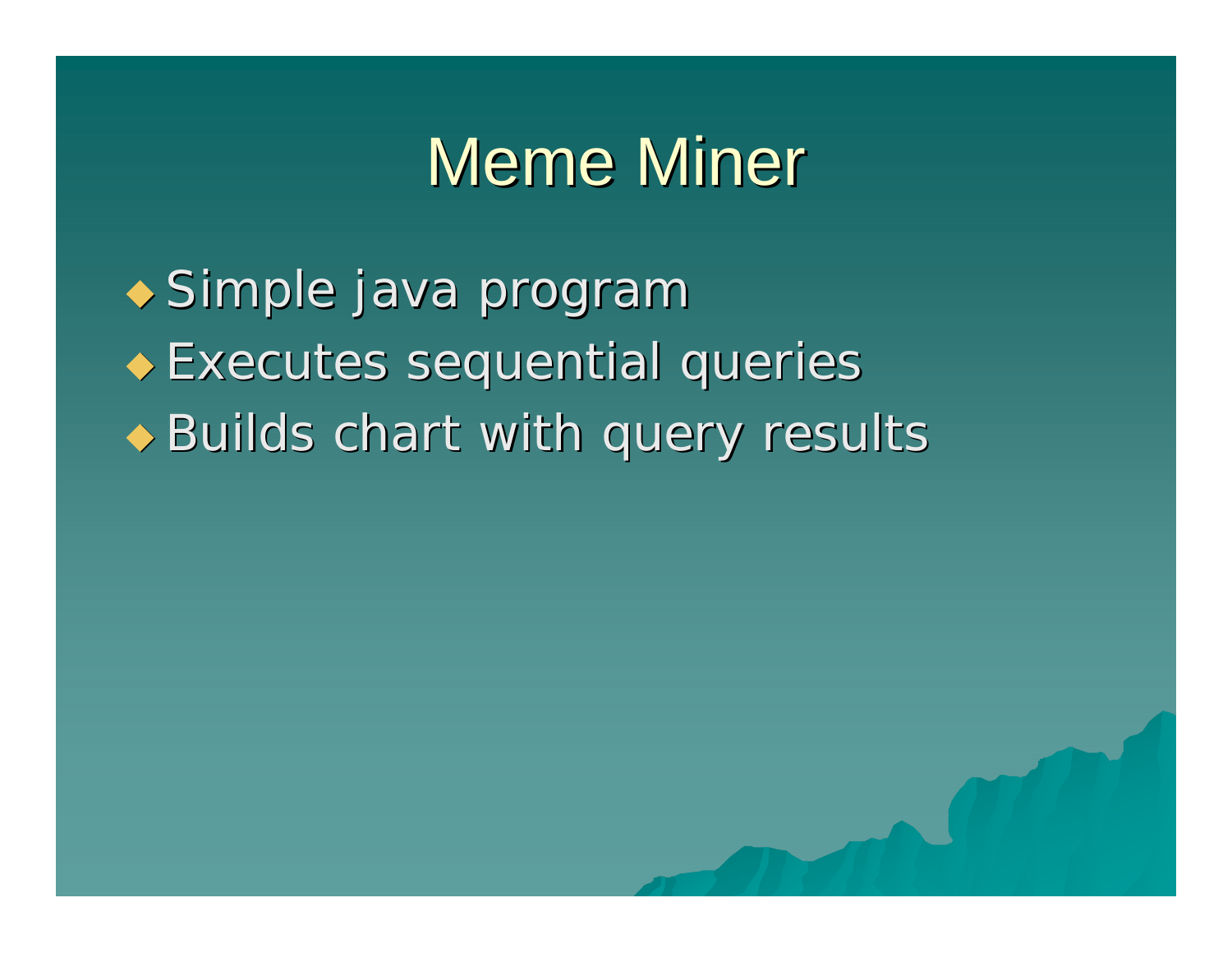# DejaNews Frequency Count ◆ Rough Proxy for Internet Growth

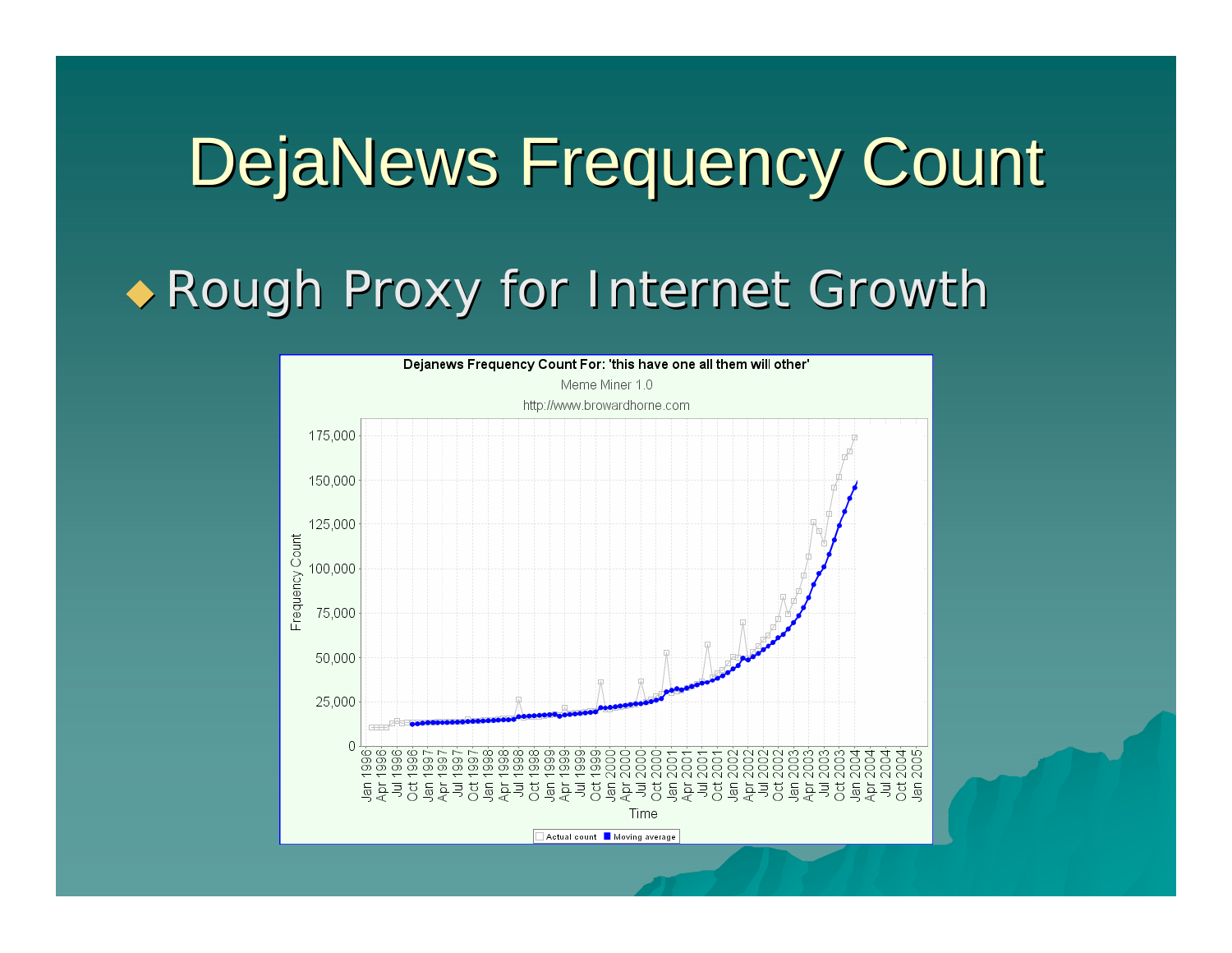### **Major Events**

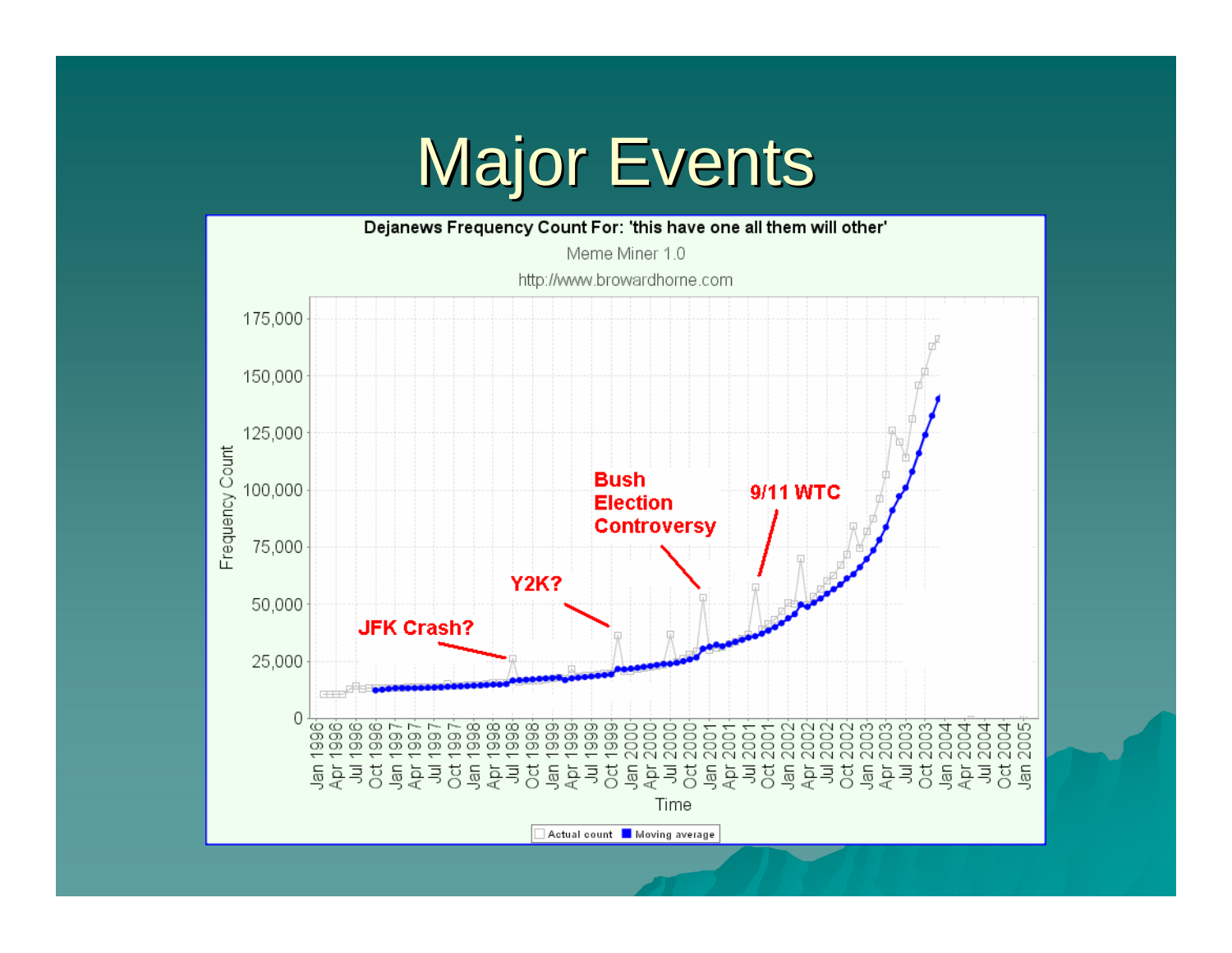#### Delphi

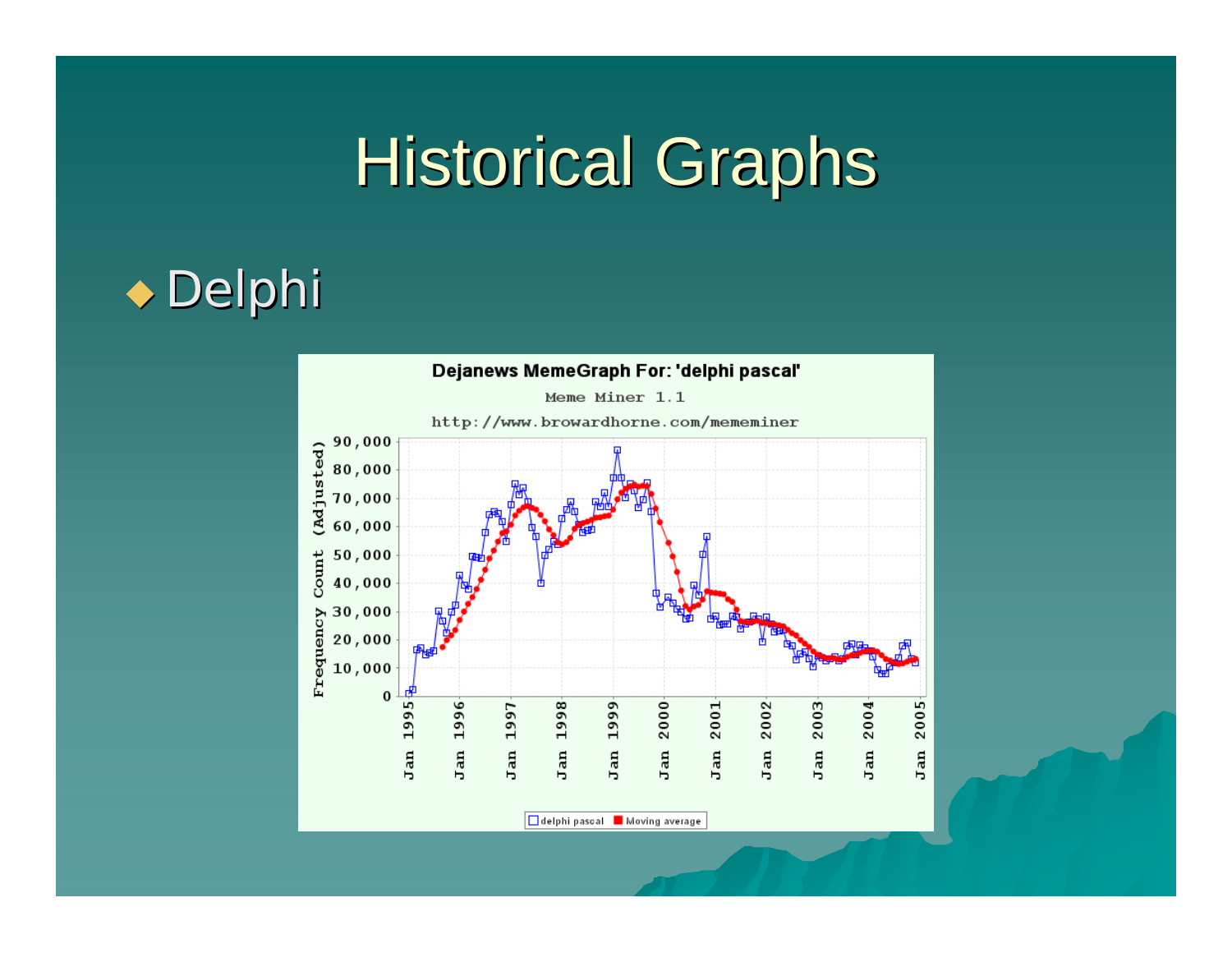#### ◆ Work - can you identify the pattern?

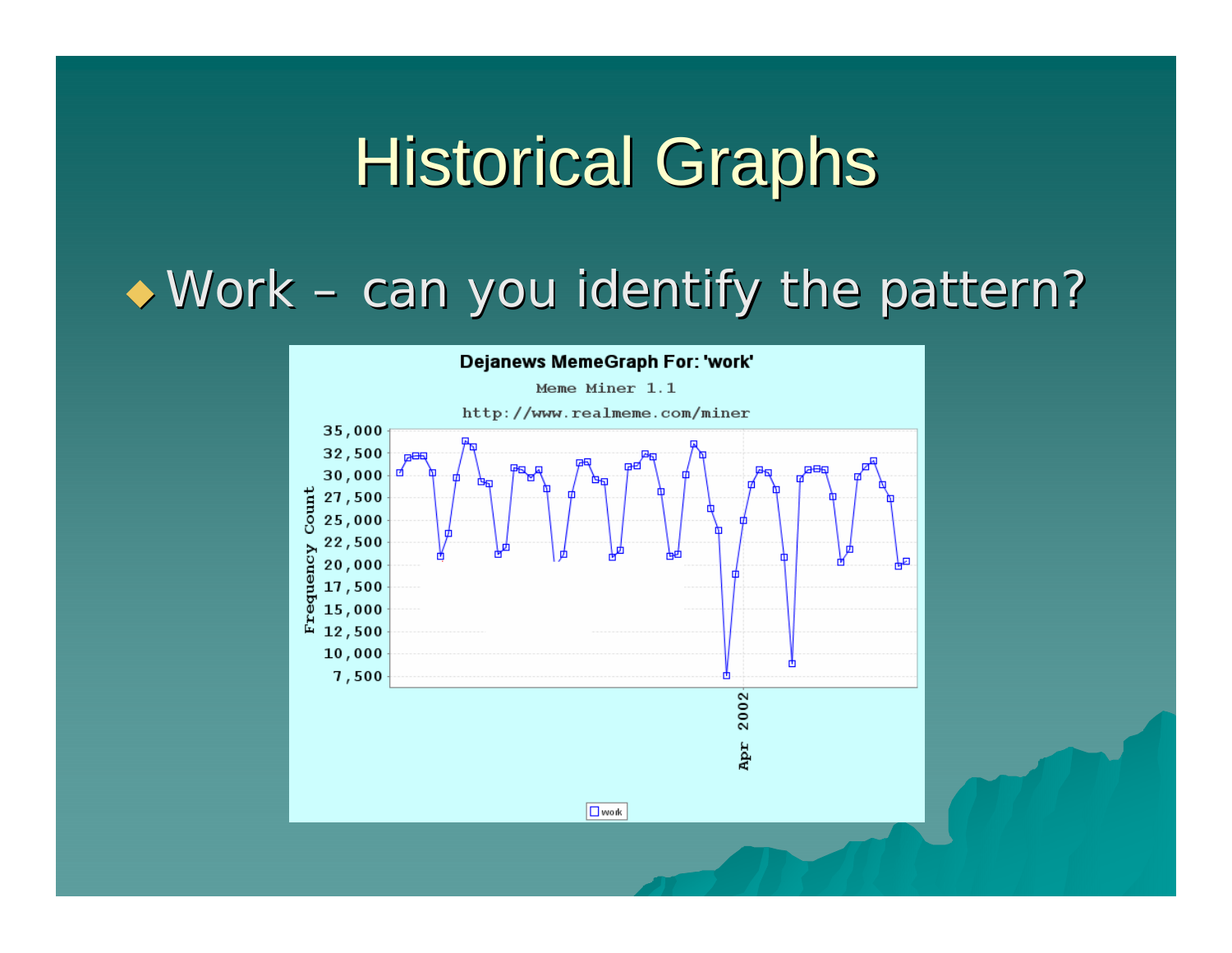#### $\rightarrow$  Palladium – rumors precede rise

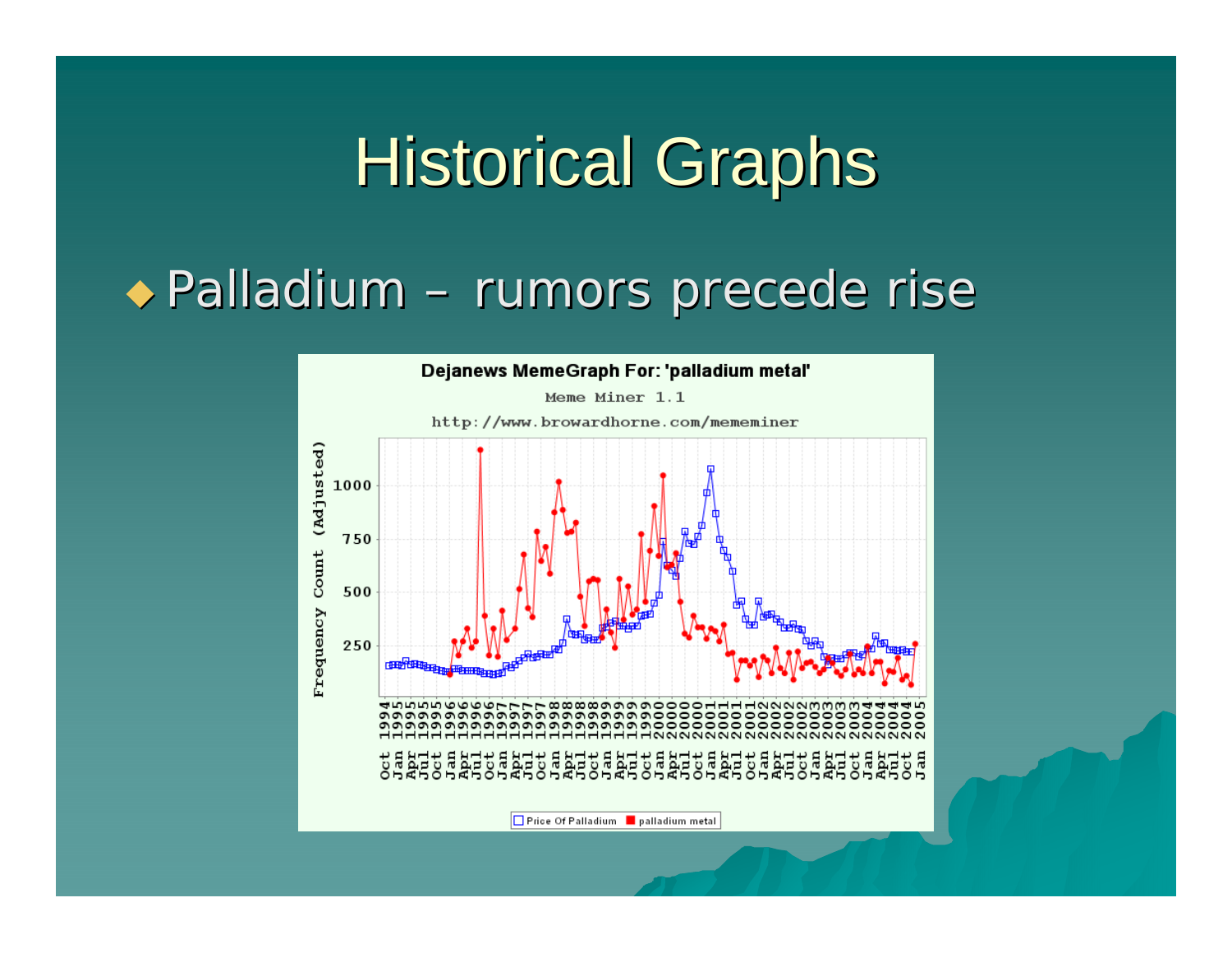#### **Concurrent with stock prices**

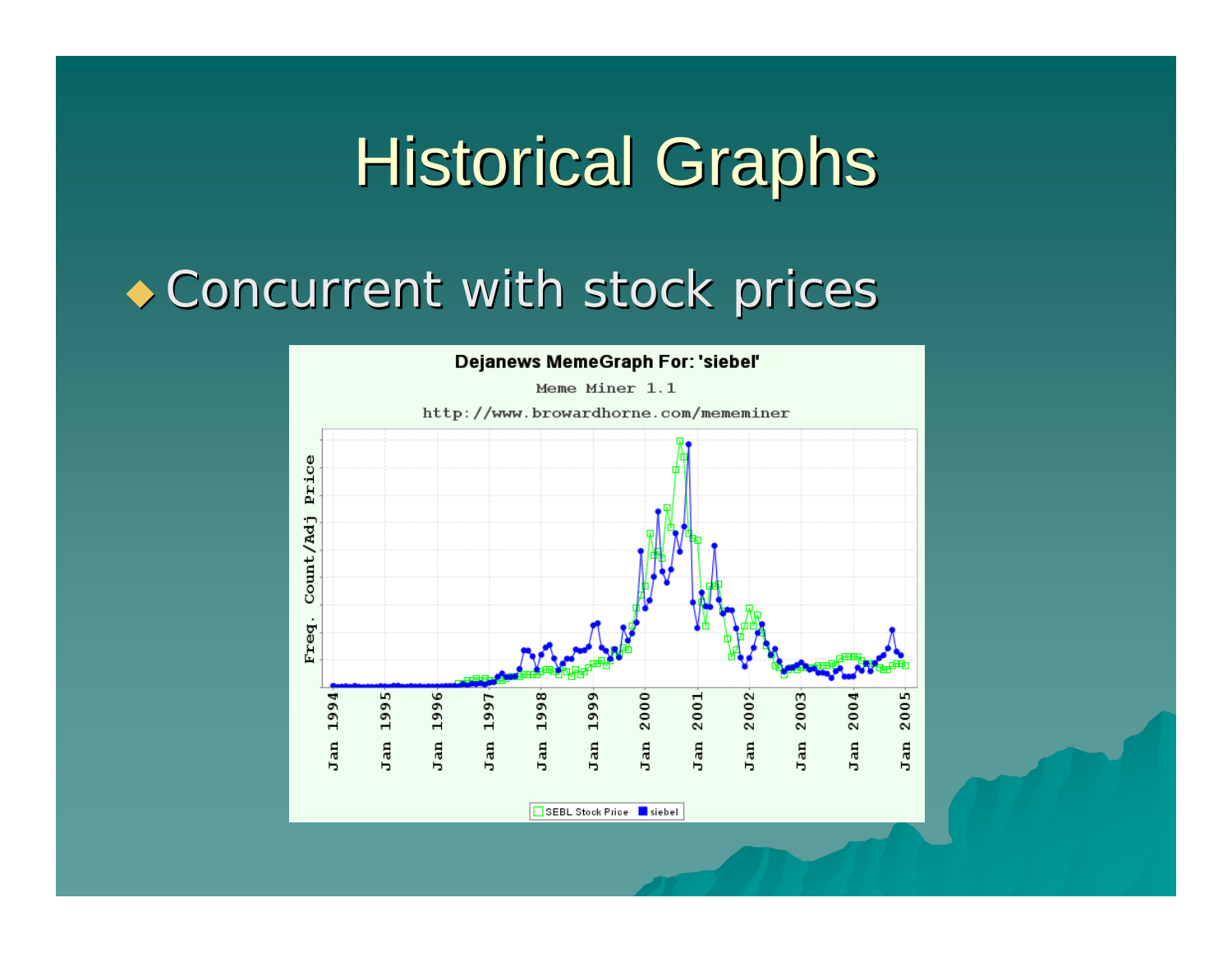#### ◆ Classic S-curve points of interest

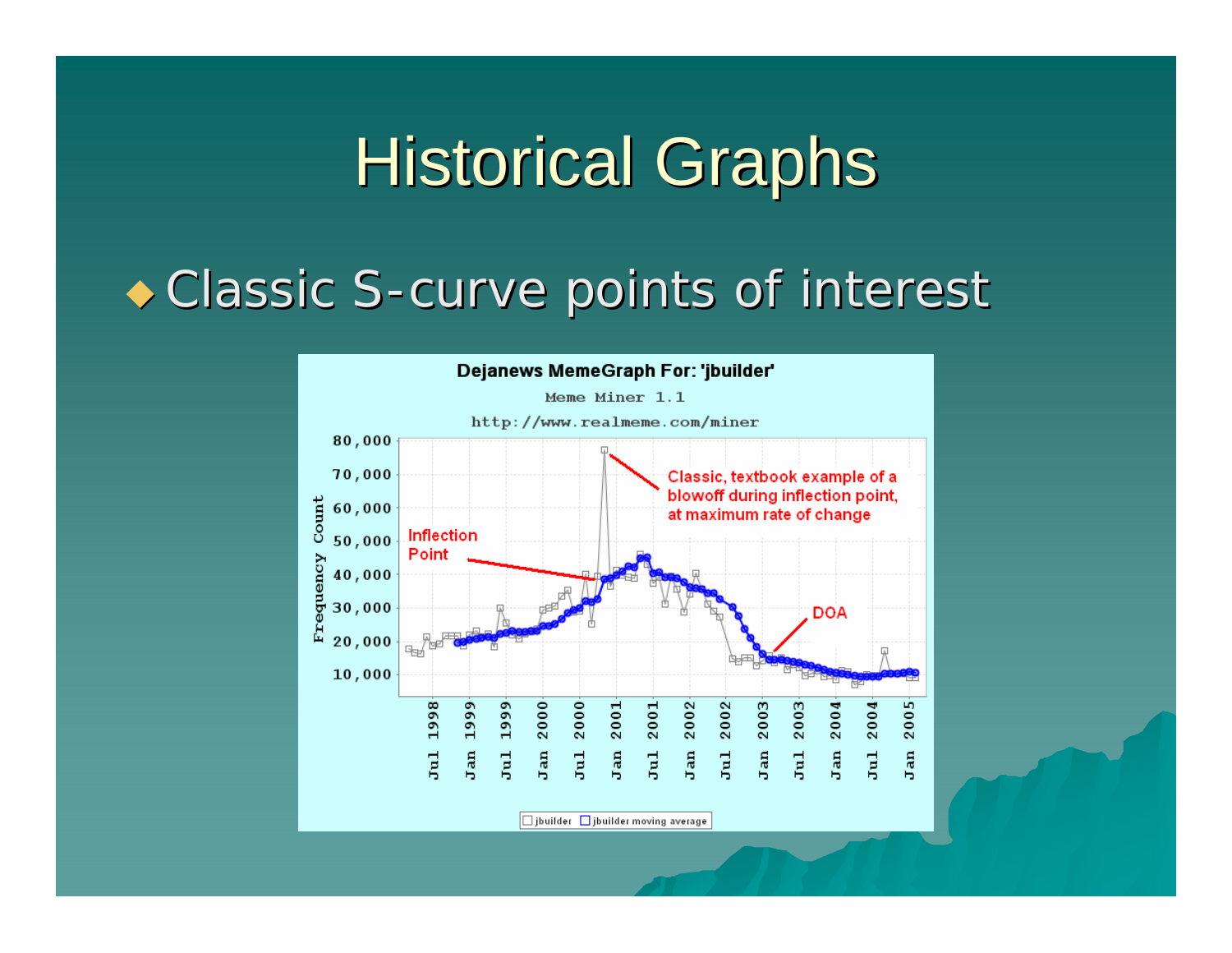#### $\rightarrow$  Water shortage

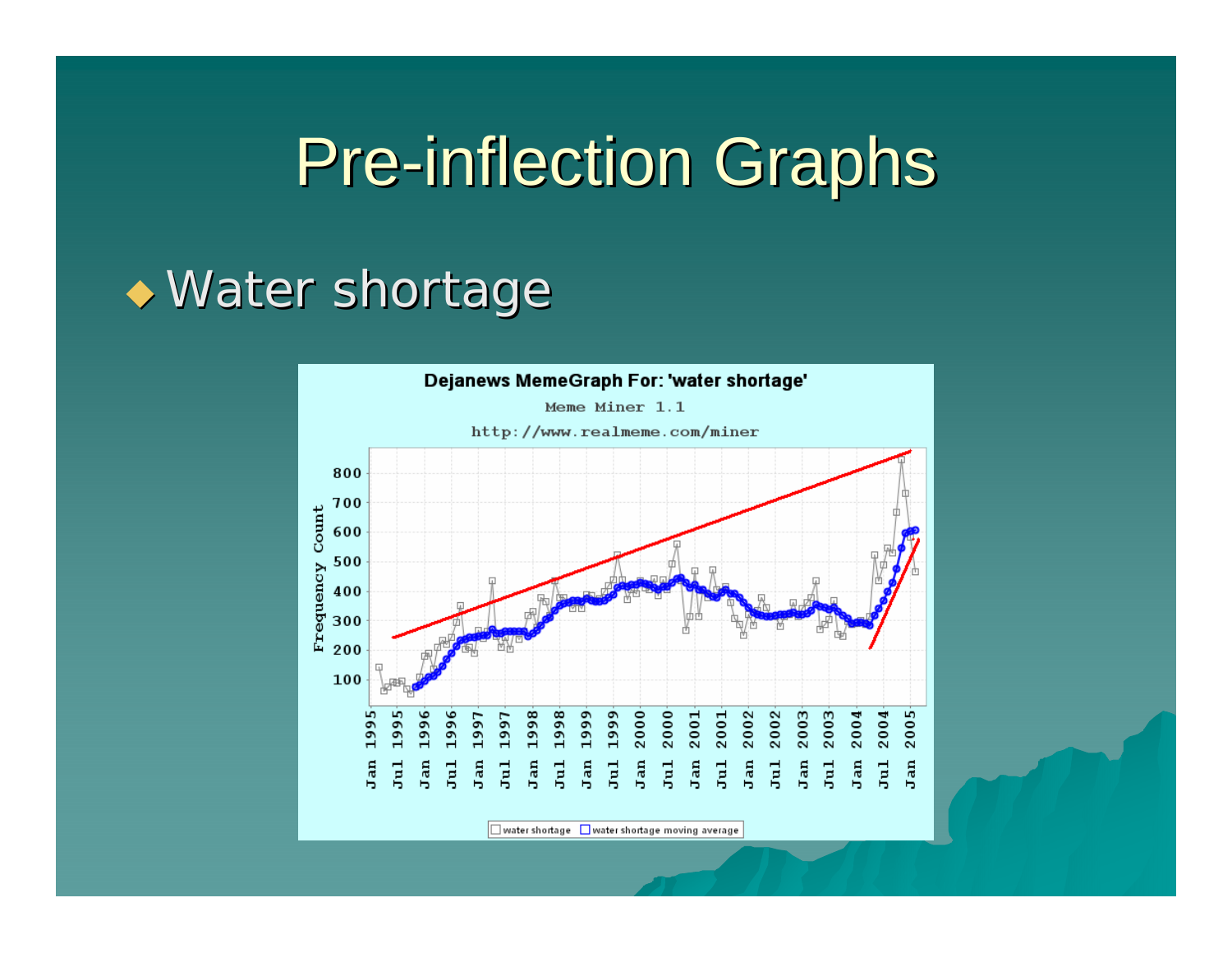#### **Trends in Scripting Languages**

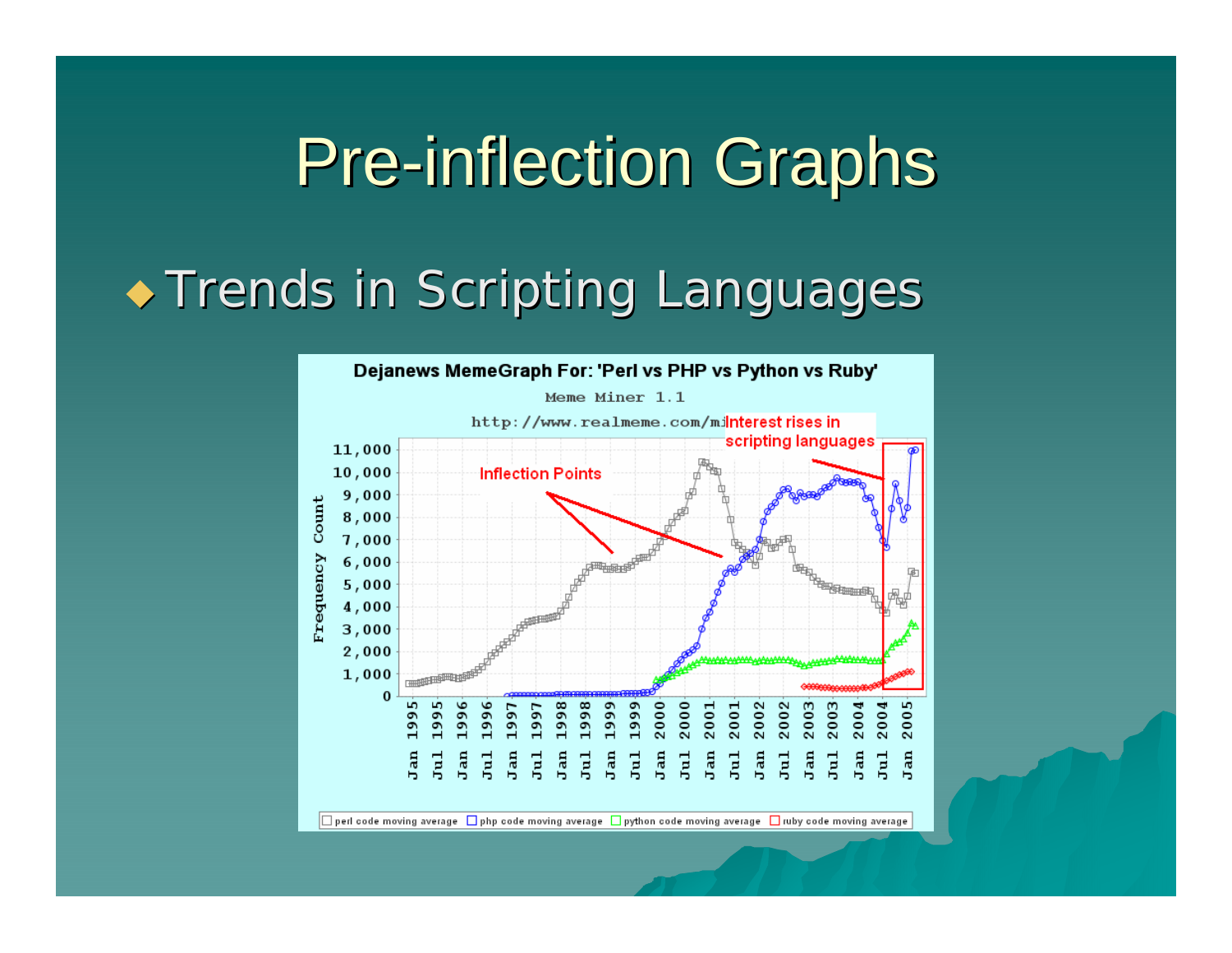#### $\rightarrow$  WIMAX about to explode?

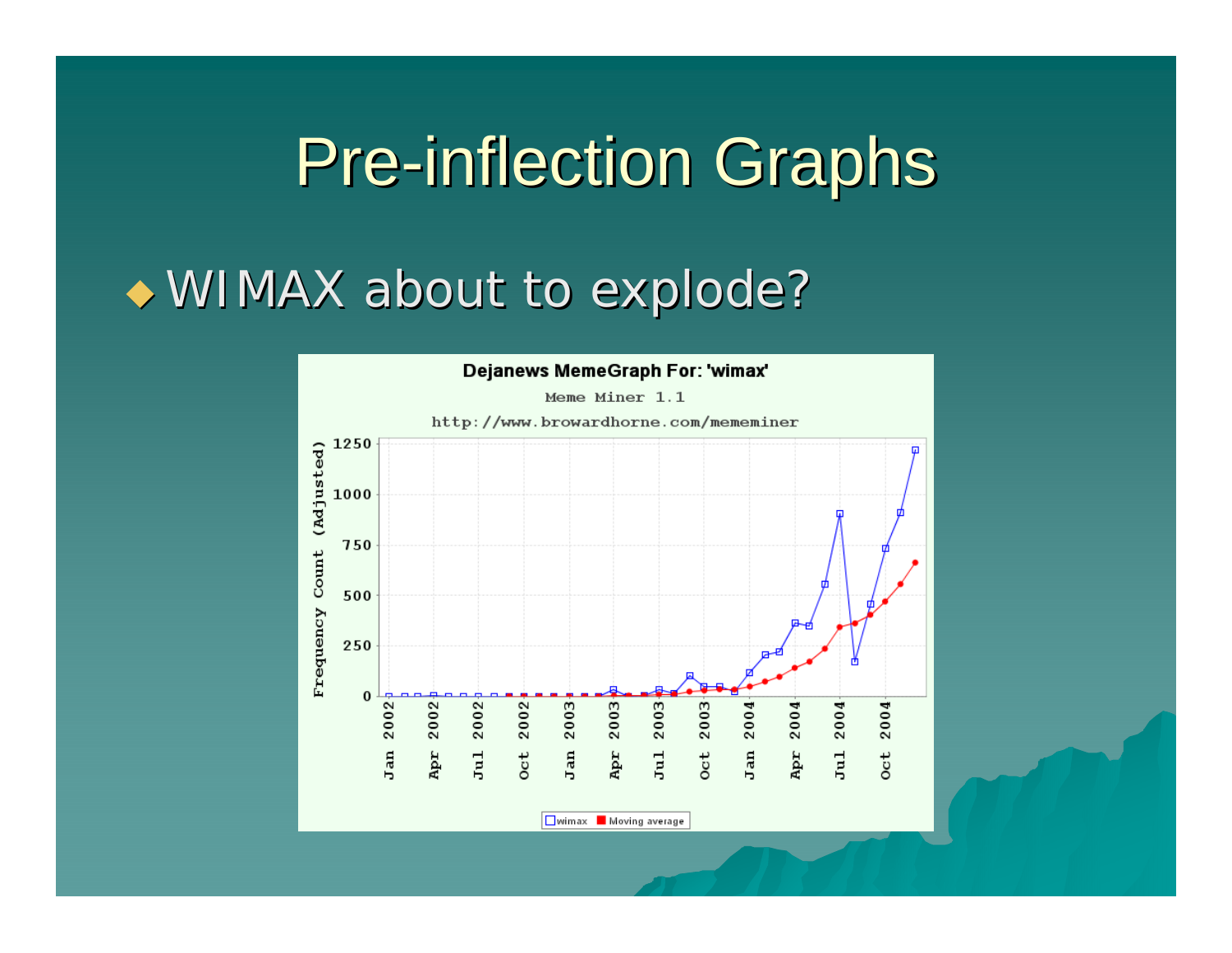#### $\rightarrow$  Wi-fi phone is hot



wifi phone Moving average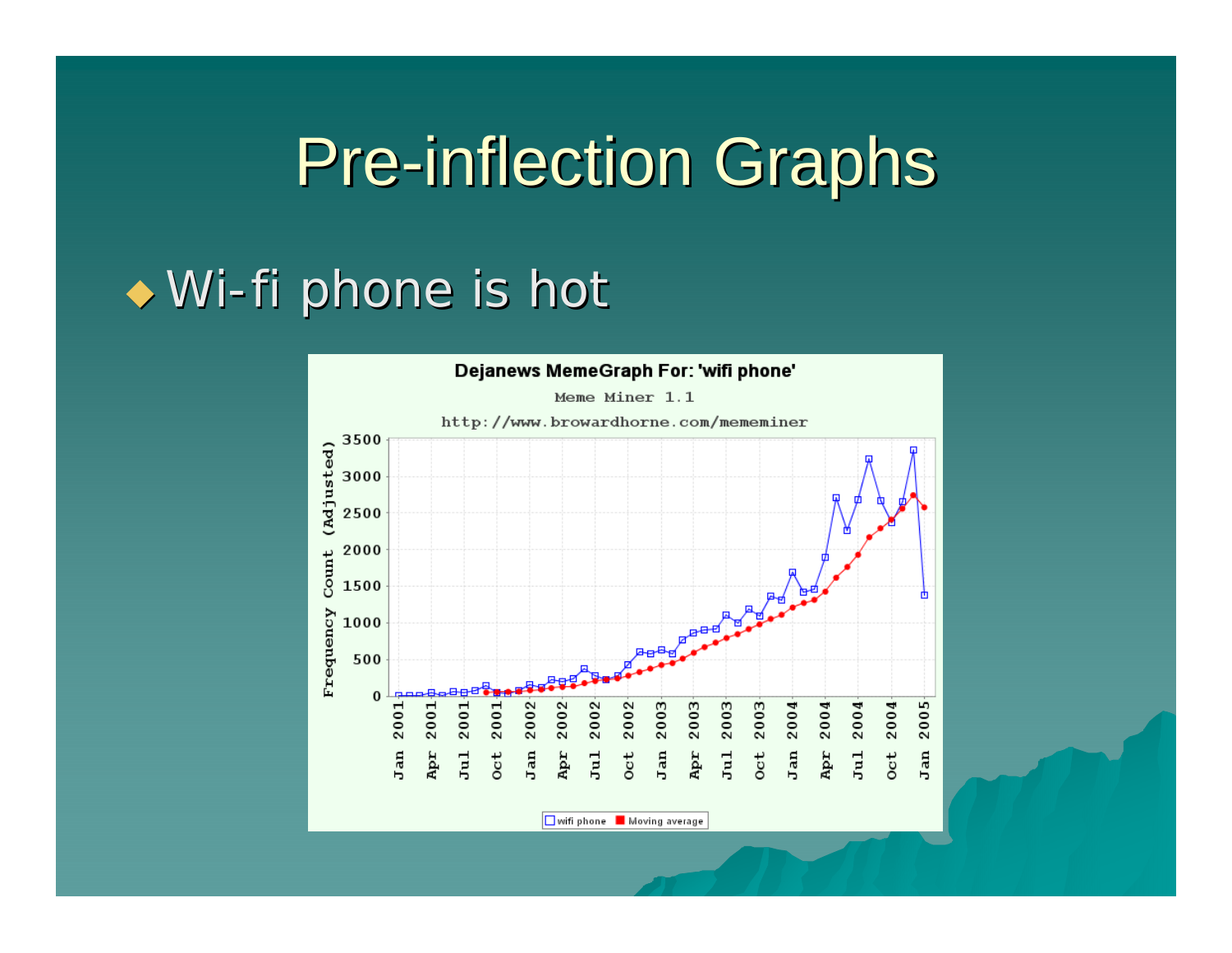### $\blacklozenge$  Blogs (27% don't know what it is )

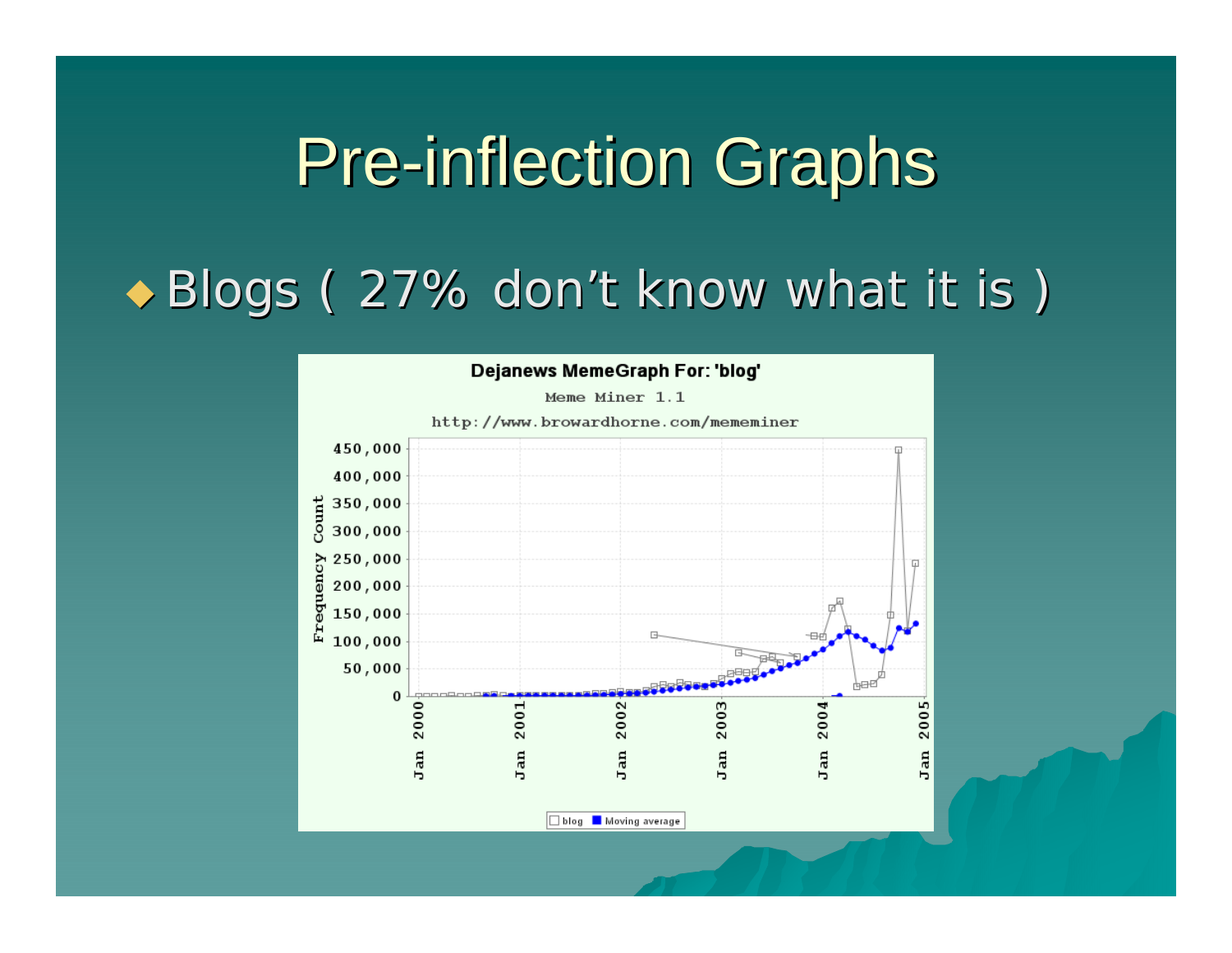$\triangle$  Inflection tends to be at 50% point  $\bullet$  Inflection point is maximum hysteria

What can we predict about "blogging"?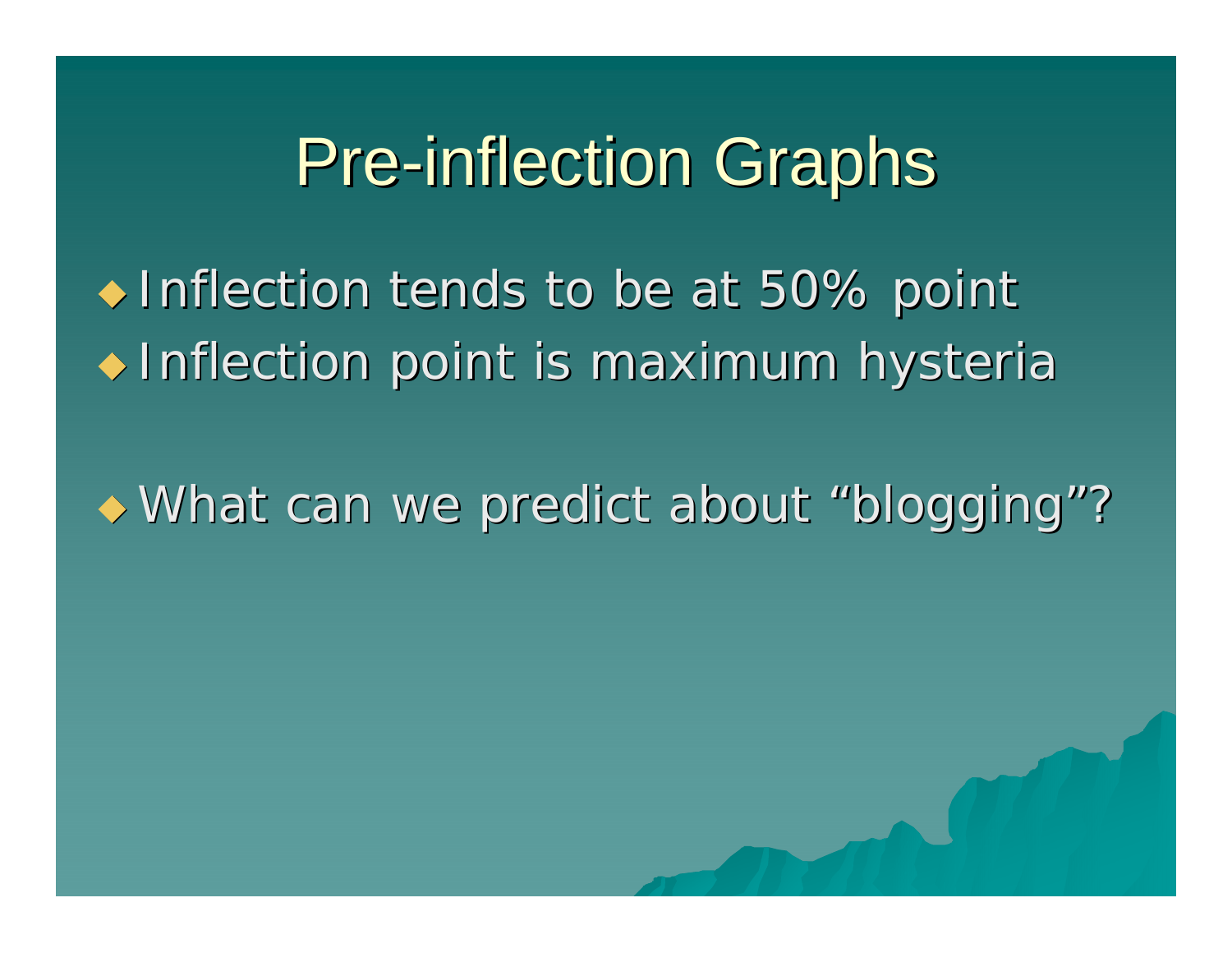#### $\rightarrow$  RSS Feeds

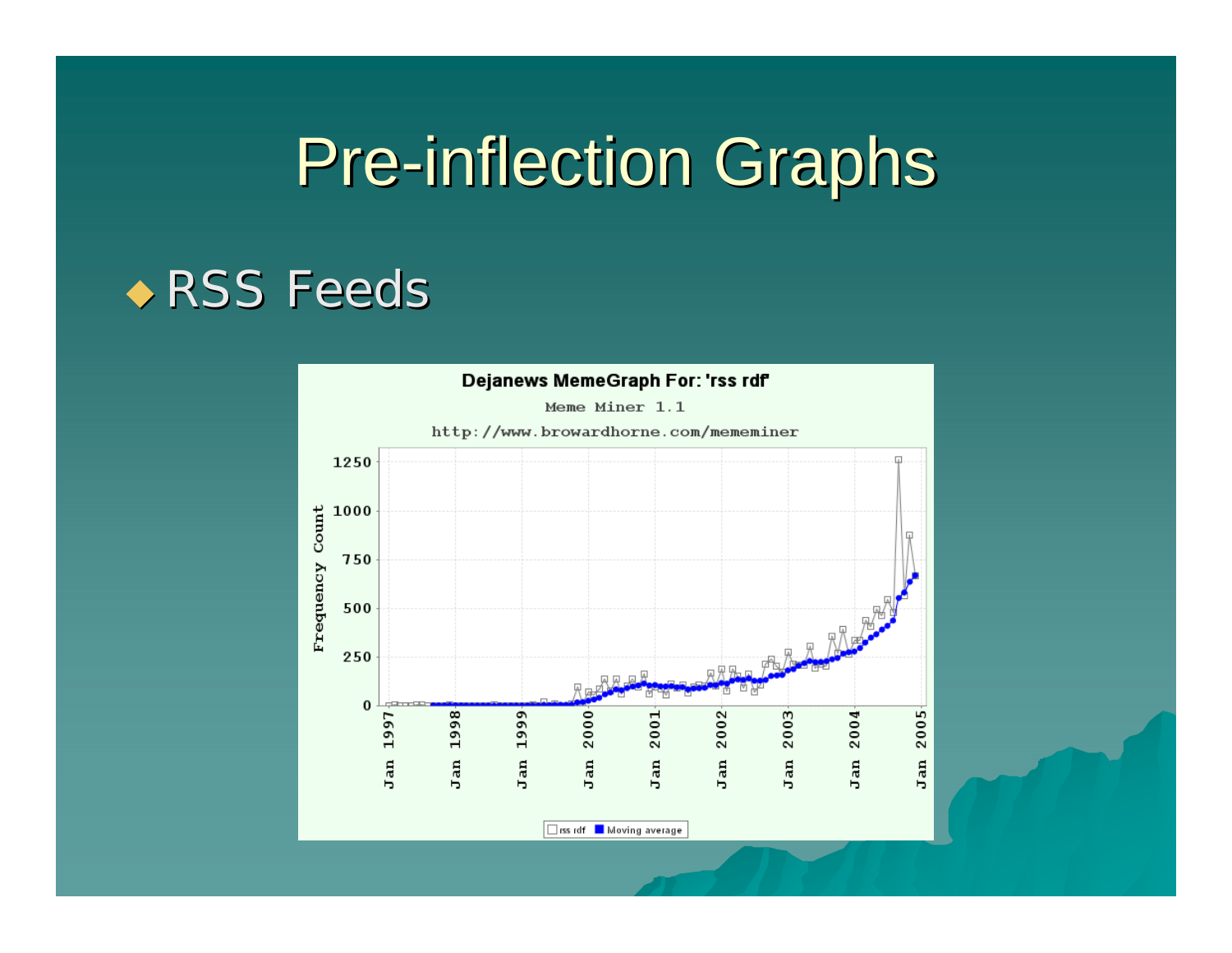### **Miner Deficiencies**

 Requires knowledge of trend to test Requires knowledge of trend to test  $\blacklozenge$  Subject to manipulation  $\rightarrow$  Not statistically rigorous Dependent on good keywords Dependent on good keywords ◆ Works poorly for non-technical trends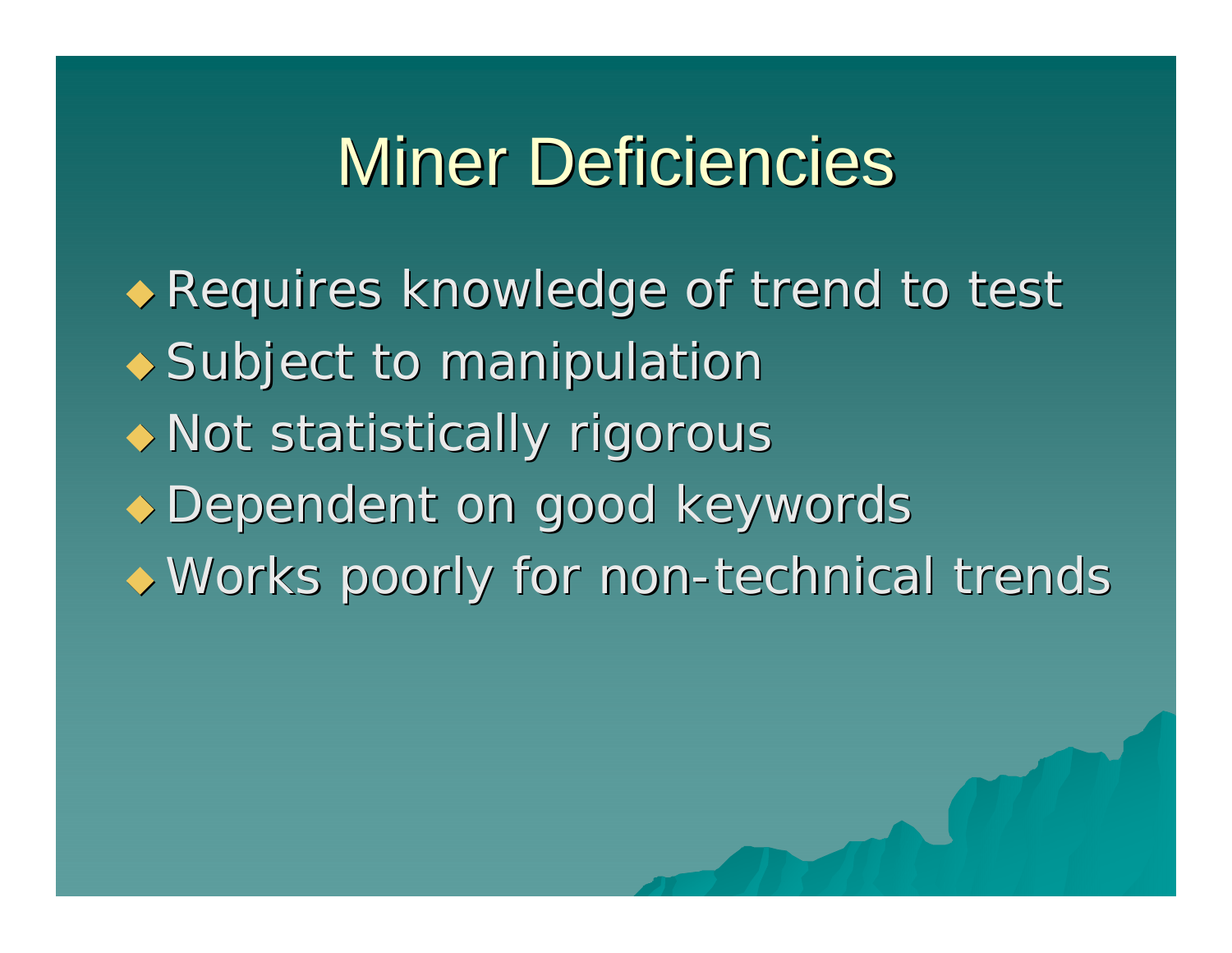### Potential Improvements

 $\leftrightarrow$  Use RSS feeds to catch trend earlier  $\leftrightarrow$  Skewing factor for search engines Extract more abstract relationships Extract more abstract relationships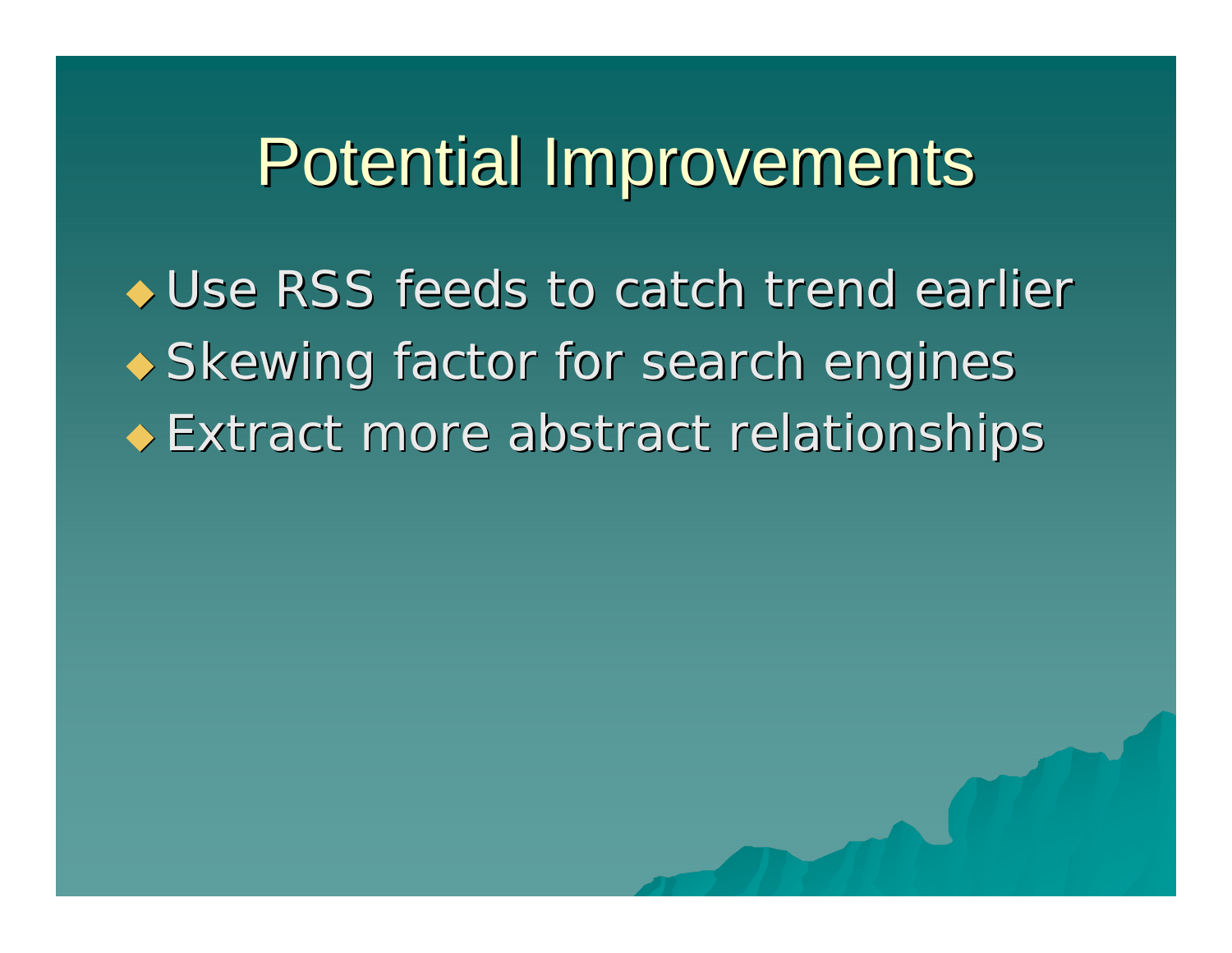### Internet S-Curve

◆ Has Internet Growth peaked?  $\blacklozenge$  What happens if growth peaks?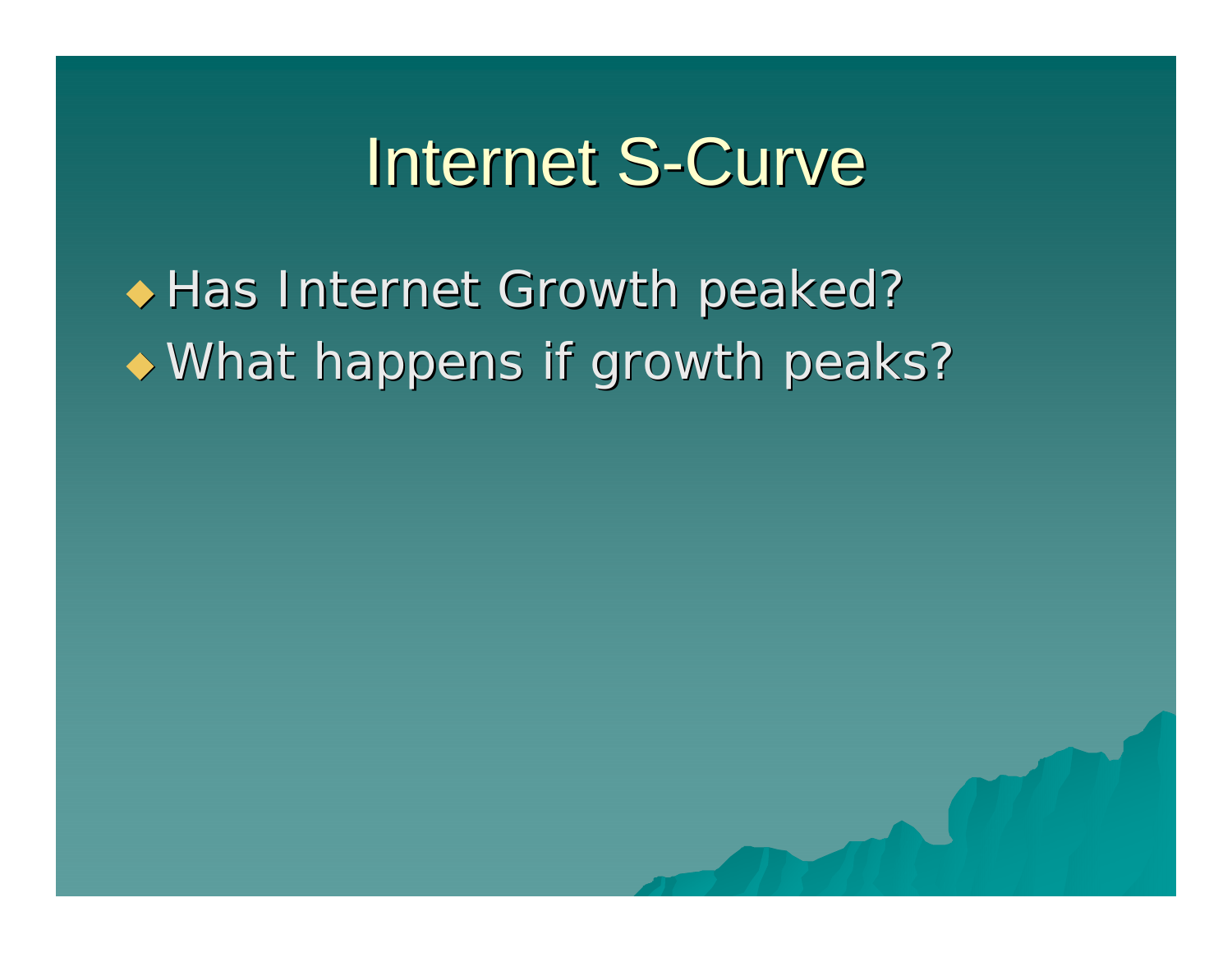### DejaNews Anomaly

#### $\rightarrow$  Market saturation?

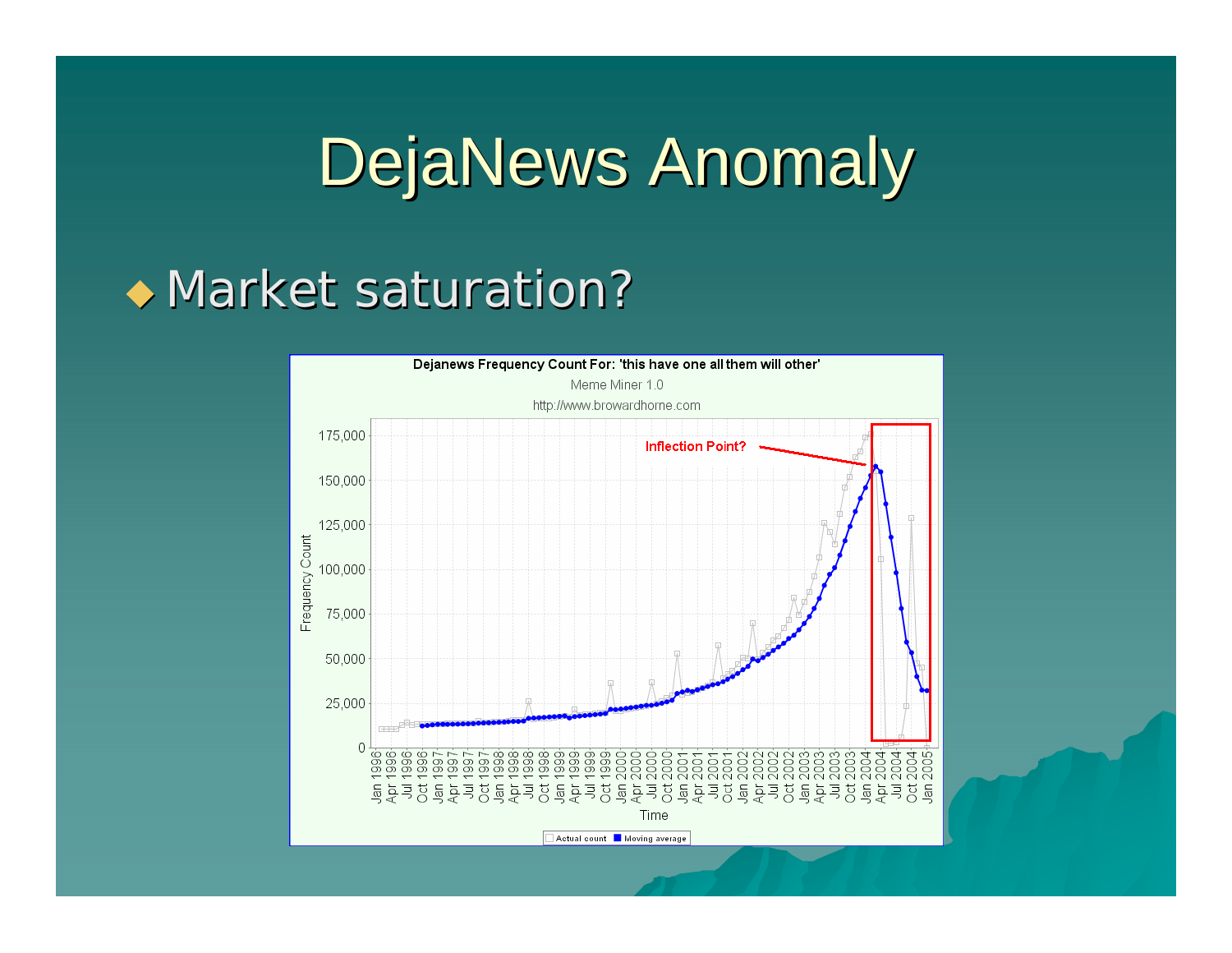### Social Bandwidth

 $\rightarrow$  People have finite bandwidth  $\rightarrow$  People have finite storage  $\rightarrow$  Shared context impacts bandwidth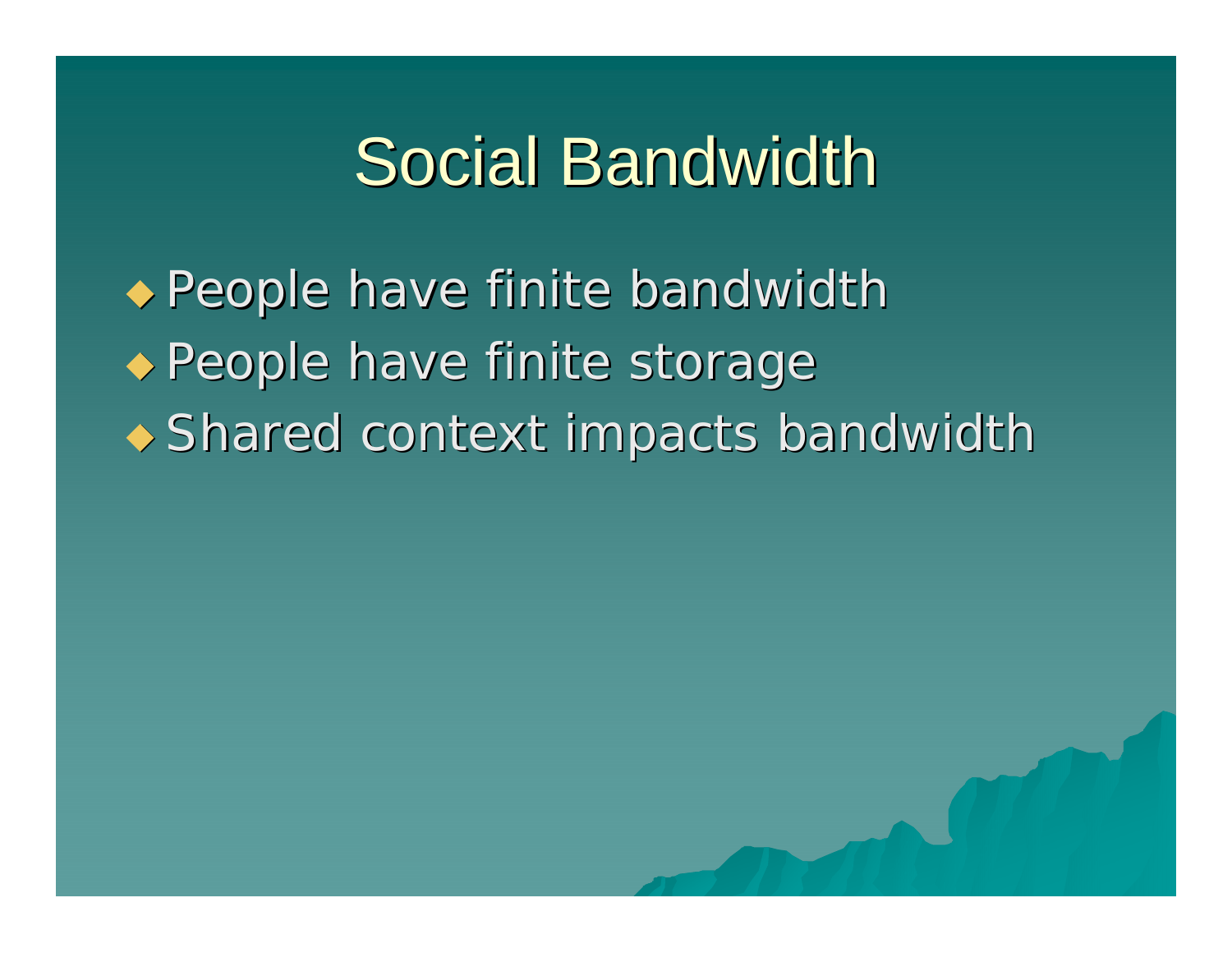## **Cost of Information**

#### Marginal Cost versus Marginal Return

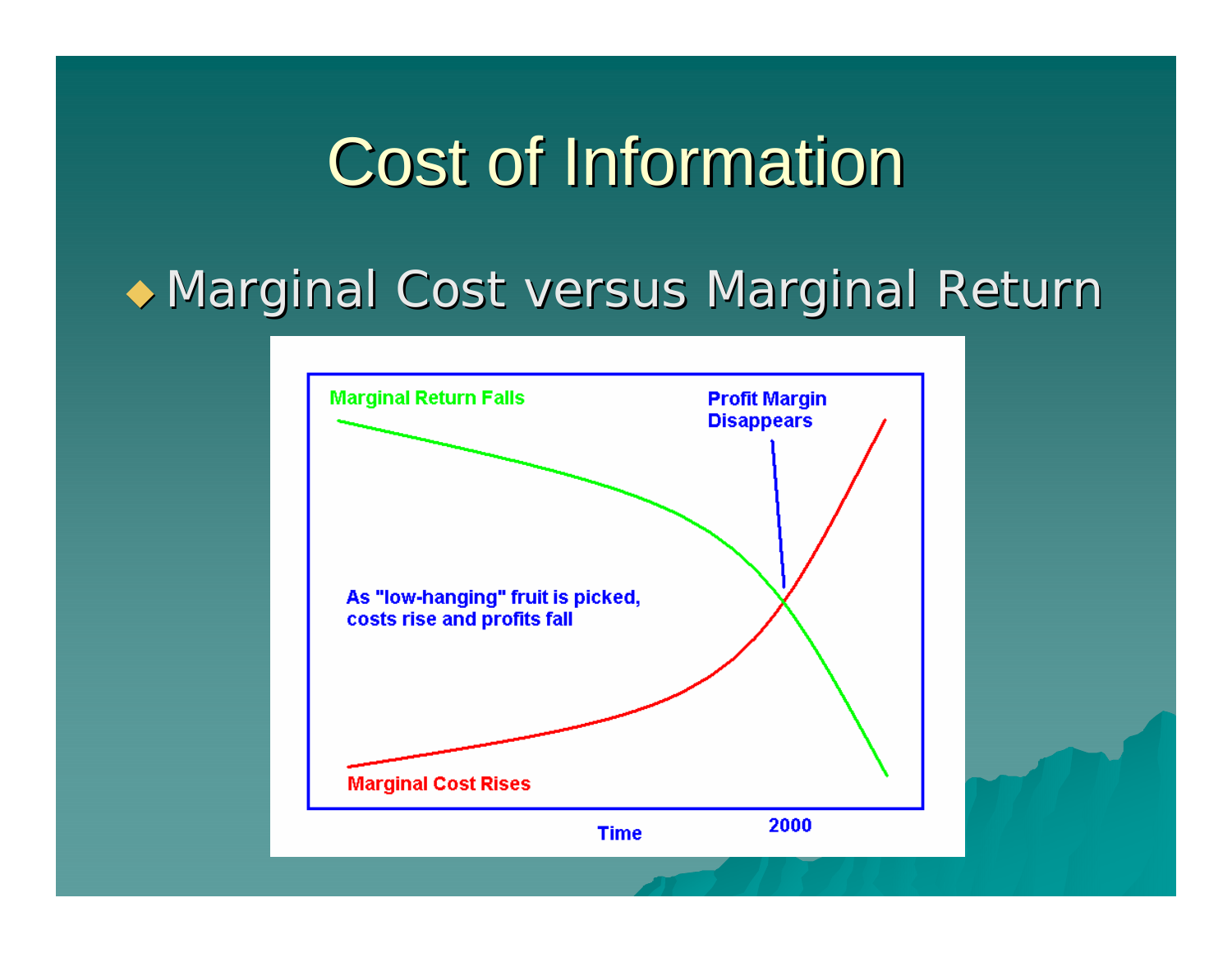### **Cost Versus Price**

#### ◆ Diversity versus Cost

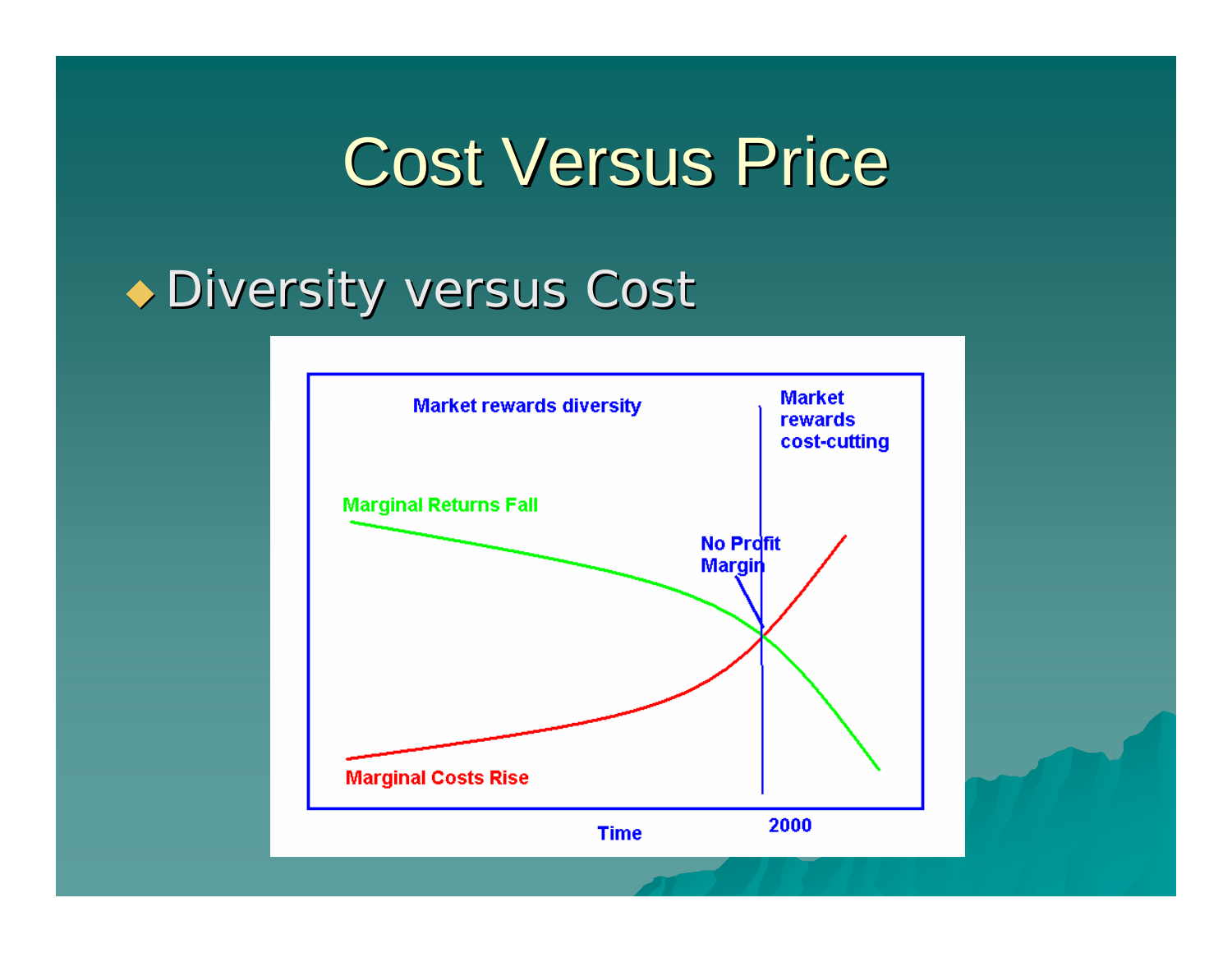## IT Trend Change

 $\rightarrow$  Marginal cost exceeds return